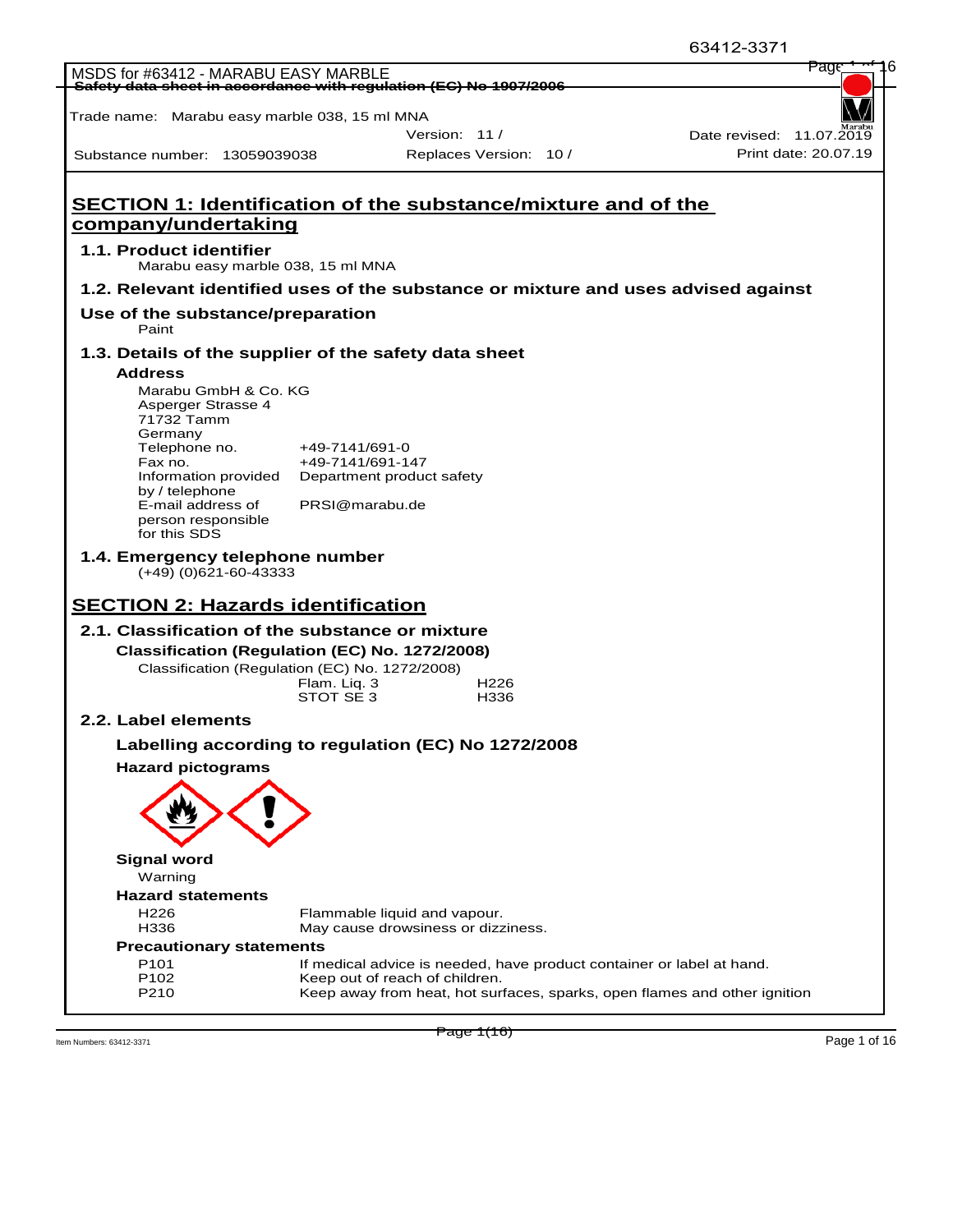| MSDS for #63412 - MARABU EASY MARBLE                                            |                                                     |               |                          |    |   | Page                                                                          |
|---------------------------------------------------------------------------------|-----------------------------------------------------|---------------|--------------------------|----|---|-------------------------------------------------------------------------------|
| Safety data sheet in accordance with requlation (EC) No 1907/2006               |                                                     |               |                          |    |   |                                                                               |
| Trade name: Marabu easy marble 038, 15 ml MNA                                   |                                                     |               |                          |    |   |                                                                               |
|                                                                                 |                                                     | Version: 11 / |                          |    |   | Date revised: 11.07.2019                                                      |
| Substance number: 13059039038                                                   |                                                     |               | Replaces Version: 10 /   |    |   | Print date: 20.07.19                                                          |
|                                                                                 | sources. No smoking.                                |               |                          |    |   |                                                                               |
| P271                                                                            | Use only outdoors or in a well-ventilated area.     |               |                          |    |   |                                                                               |
| P405                                                                            | Store locked up.                                    |               |                          |    |   |                                                                               |
| P501.9                                                                          | Dispose of contents/container as problematic waste. |               |                          |    |   |                                                                               |
| Hazardous component(s) to be indicated on label (Regulation (EC) No. 1272/2008) |                                                     |               |                          |    |   |                                                                               |
| contains                                                                        | 2% aromatics; 2-Methoxy-1-methylethyl acetate       |               |                          |    |   | 1-Methoxy-2-propanol; Hydrocarbons, C9-C11, n-alkanes, isoalkanes, cyclics, < |
| 2.3. Other hazards<br>No special hazards have to be mentioned.                  |                                                     |               |                          |    |   |                                                                               |
|                                                                                 |                                                     |               |                          |    |   |                                                                               |
| <b>SECTION 3: Composition/information on ingredients</b>                        |                                                     |               |                          |    |   |                                                                               |
| 3.2. Mixtures                                                                   |                                                     |               |                          |    |   |                                                                               |
| <b>Chemical characterization</b>                                                |                                                     |               |                          |    |   |                                                                               |
| Paint based on alkyd resins and on solvents                                     |                                                     |               |                          |    |   |                                                                               |
| <b>Hazardous ingredients</b>                                                    |                                                     |               |                          |    |   |                                                                               |
| 1-Methoxy-2-propanol                                                            |                                                     |               |                          |    |   |                                                                               |
| CAS No.                                                                         | 107-98-2                                            |               |                          |    |   |                                                                               |
| EINECS no.                                                                      | 203-539-1                                           |               |                          |    |   |                                                                               |
| Registration no.                                                                | 01-2119457435-35                                    |               |                          |    |   |                                                                               |
| Concentration                                                                   | $>=$                                                | 25            | $\prec$                  | 50 | % |                                                                               |
| Classification (Regulation (EC) No. 1272/2008)                                  |                                                     |               |                          |    |   |                                                                               |
|                                                                                 | STOT SE 3                                           |               | H336                     |    |   |                                                                               |
|                                                                                 | Flam. Liq. 3                                        |               | H <sub>226</sub>         |    |   |                                                                               |
| 2-Methoxy-1-methylethyl acetate                                                 |                                                     |               |                          |    |   |                                                                               |
| CAS No.                                                                         | 108-65-6                                            |               |                          |    |   |                                                                               |
| EINECS no.                                                                      | 203-603-9                                           |               |                          |    |   |                                                                               |
| Registration no.                                                                | 01-2119475791-29                                    |               |                          |    |   |                                                                               |
| Concentration                                                                   | $>=$                                                | 10            | $\prec$                  | 20 | % |                                                                               |
| Classification (Regulation (EC) No. 1272/2008)                                  |                                                     |               |                          |    |   |                                                                               |
|                                                                                 | Flam. Liq. 3                                        |               | H <sub>226</sub>         |    |   |                                                                               |
|                                                                                 | STOT SE 3                                           |               | H336                     |    |   |                                                                               |
| Hydrocarbons, C9-C11, n-alkanes, isoalkanes, cyclics, < 2% aromatics            |                                                     |               |                          |    |   |                                                                               |
| CAS No.                                                                         | 64742-48-9                                          |               |                          |    |   |                                                                               |
| EINECS no.                                                                      | 265-150-3                                           |               |                          |    |   |                                                                               |
| Registration no.                                                                | 01-2119463258-33 (LIST NUMBER 919-857-5)            |               |                          |    |   |                                                                               |
| Concentration                                                                   | $=$                                                 | 10            | $\,<\,$                  | 20 | % |                                                                               |
| Classification (Regulation (EC) No. 1272/2008)                                  |                                                     |               |                          |    |   |                                                                               |
|                                                                                 | Asp. Tox. 1                                         |               | H304                     |    |   |                                                                               |
|                                                                                 | Flam. Liq. 3<br>STOT SE 3                           |               | H <sub>226</sub><br>H336 |    |   |                                                                               |
|                                                                                 |                                                     |               | <b>EUH066</b>            |    |   |                                                                               |
|                                                                                 |                                                     |               |                          |    |   |                                                                               |
| 2-Butoxyethyl acetate                                                           |                                                     |               |                          |    |   |                                                                               |
| CAS No.<br>EINECS no.                                                           | 112-07-2<br>203-933-3                               |               |                          |    |   |                                                                               |
| Registration no.                                                                | 01-2119475112-47                                    |               |                          |    |   |                                                                               |
| Concentration                                                                   | $>=$                                                | 1             | $\,<\,$                  | 10 | % |                                                                               |
|                                                                                 |                                                     |               |                          |    |   |                                                                               |
|                                                                                 |                                                     |               |                          |    |   |                                                                               |

 $P_1$  Item Numbers: 63412-3371 **Page 2 of 16**  $P_2$  and  $P_3$   $P_4$   $P_5$   $P_6$   $P_7$   $P_8$   $P_9$   $P_9$   $P_1$   $P_2$   $P_1$   $P_2$   $P_3$   $P_4$   $P_5$   $P_6$   $P_7$   $P_8$   $P_9$   $P_1$   $P_2$   $P_1$   $P_2$   $P_3$   $P_4$   $P_5$   $P_6$   $P_$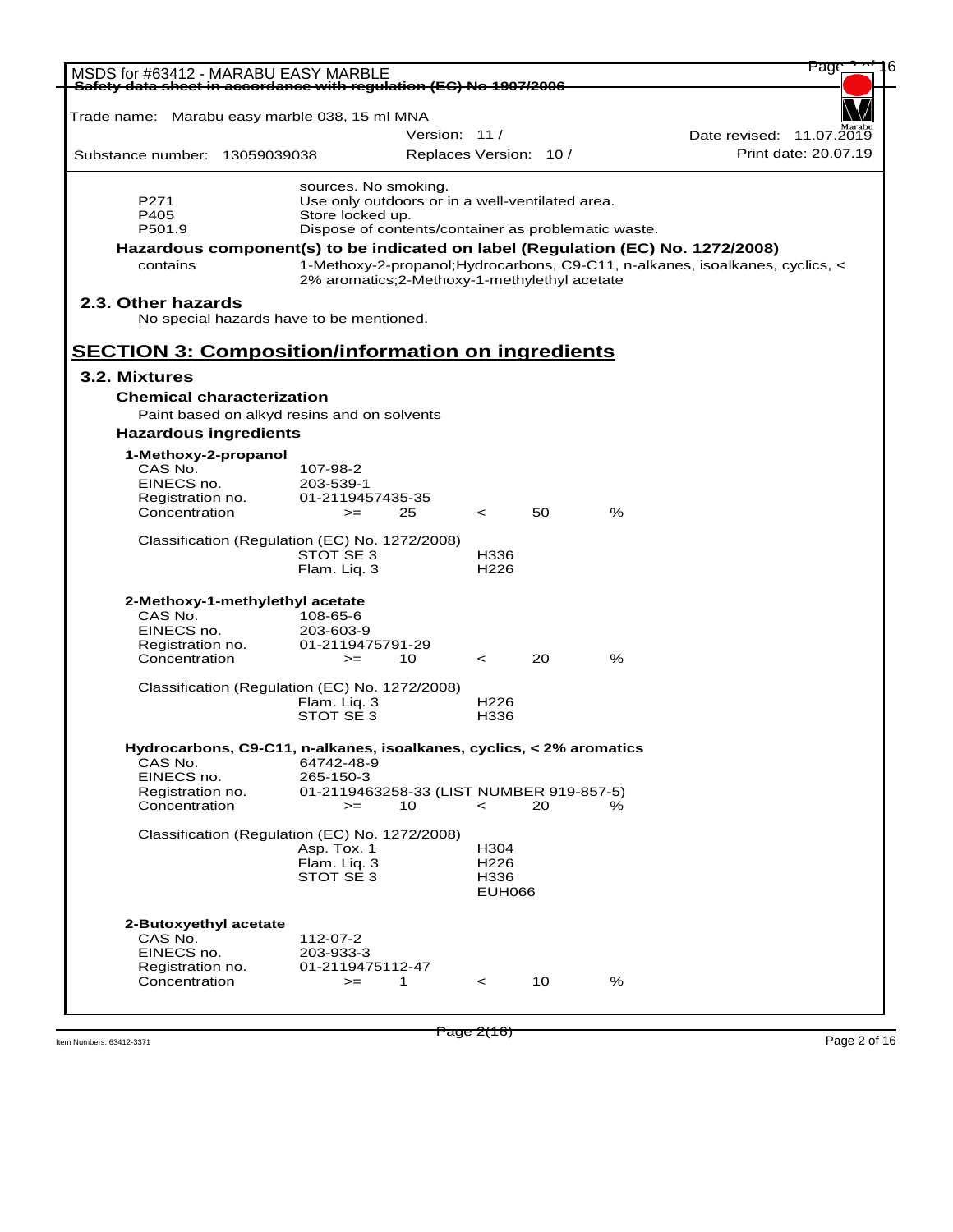| MSDS for #63412 - MARABU EASY MARBLE<br>Safety data sheet in accordance with regulation (EC) No 1907/2006 |                        |                  |     |      |                          | Page                 |  |
|-----------------------------------------------------------------------------------------------------------|------------------------|------------------|-----|------|--------------------------|----------------------|--|
| Trade name: Marabu easy marble 038, 15 ml MNA                                                             |                        |                  |     |      |                          |                      |  |
|                                                                                                           | Version: 11 /          |                  |     |      | Date revised: 11.07.2019 |                      |  |
| Substance number: 13059039038                                                                             | Replaces Version: 10 / |                  |     |      |                          | Print date: 20.07.19 |  |
| Classification (Regulation (EC) No. 1272/2008)                                                            |                        |                  |     |      |                          |                      |  |
| Acute Tox, 4                                                                                              |                        | H332             |     |      |                          |                      |  |
| Acute Tox, 4                                                                                              |                        | H312             |     |      |                          |                      |  |
| Acute Tox, 4                                                                                              |                        | H <sub>302</sub> |     |      |                          |                      |  |
| 2-Methoxypropanol                                                                                         |                        |                  |     |      |                          |                      |  |
| CAS No.<br>1589-47-5                                                                                      |                        |                  |     |      |                          |                      |  |
| EINECS no.<br>216-455-5                                                                                   |                        |                  |     |      |                          |                      |  |
| Concentration<br>$>=$                                                                                     | 0,1                    | $\leq$           | 0,3 | $\%$ |                          |                      |  |
| Classification (Regulation (EC) No. 1272/2008)                                                            |                        |                  |     |      |                          |                      |  |
| Skin Irrit, 2                                                                                             |                        | H315             |     |      |                          |                      |  |
| STOT SE 3                                                                                                 |                        | H335             |     |      |                          |                      |  |
| Repr. 1B                                                                                                  |                        | <b>H360D</b>     |     |      |                          |                      |  |
| Flam. Liq. 3                                                                                              |                        | H <sub>226</sub> |     |      |                          |                      |  |
| Eye Dam. 1                                                                                                |                        | H318             |     |      |                          |                      |  |
|                                                                                                           |                        |                  |     |      |                          |                      |  |

# **SECTION 4: First aid measures**

### **4.1. Description of first aid measures**

### **General information**

In all cases of doubt, or when symptoms persist, seek medical attention. Never give anything by mouth to an unconscious person. If unconscious place in recovery position and seek medical advice.

#### **After inhalation**

Remove to fresh air, keep patient warm and at rest. If breathing is irregular or stopped, administer artificial respiration.

#### **After skin contact**

Remove contaminated clothing. Wash skin thoroughly with soap and water or use recognised skin cleanser. Do NOT use solvents or thinners.

#### **After eye contact**

Remove contact lenses, irrigate copiously with clean, fresh water, holding the eyelids apart for at least 10 minutes and seek immediate medical advice.

### **After ingestion**

If accidentally swallowed rinse the mouth with plenty of water (only if the person is conscious) and obtain immediate medical attention. Keep at rest. Do NOT induce vomiting.

### **4.2. Most important symptoms and effects, both acute and delayed** Until now no symptoms known so far.

# **4.3. Indication of any immediate medical attention and special treatment needed**

**Hints for the physician / treatment**

Treat symptomatically

# **SECTION 5: Firefighting measures**

### **5.1. Extinguishing media**

### **Suitable extinguishing media**

Recommended: alcohol resistant foam, CO2, powders, water spray/mist, Not be used for safety reasons: water jet

### **5.2. Special hazards arising from the substance or mixture**

In the event of fire the following can be released: Carbon monoxide (CO); Carbon dioxide (CO2); dense black smoke; Nitrogen oxides (NOx); Hydrogen chloride (HCl)

Item Numbers: 63412-3371 Page 3 of 16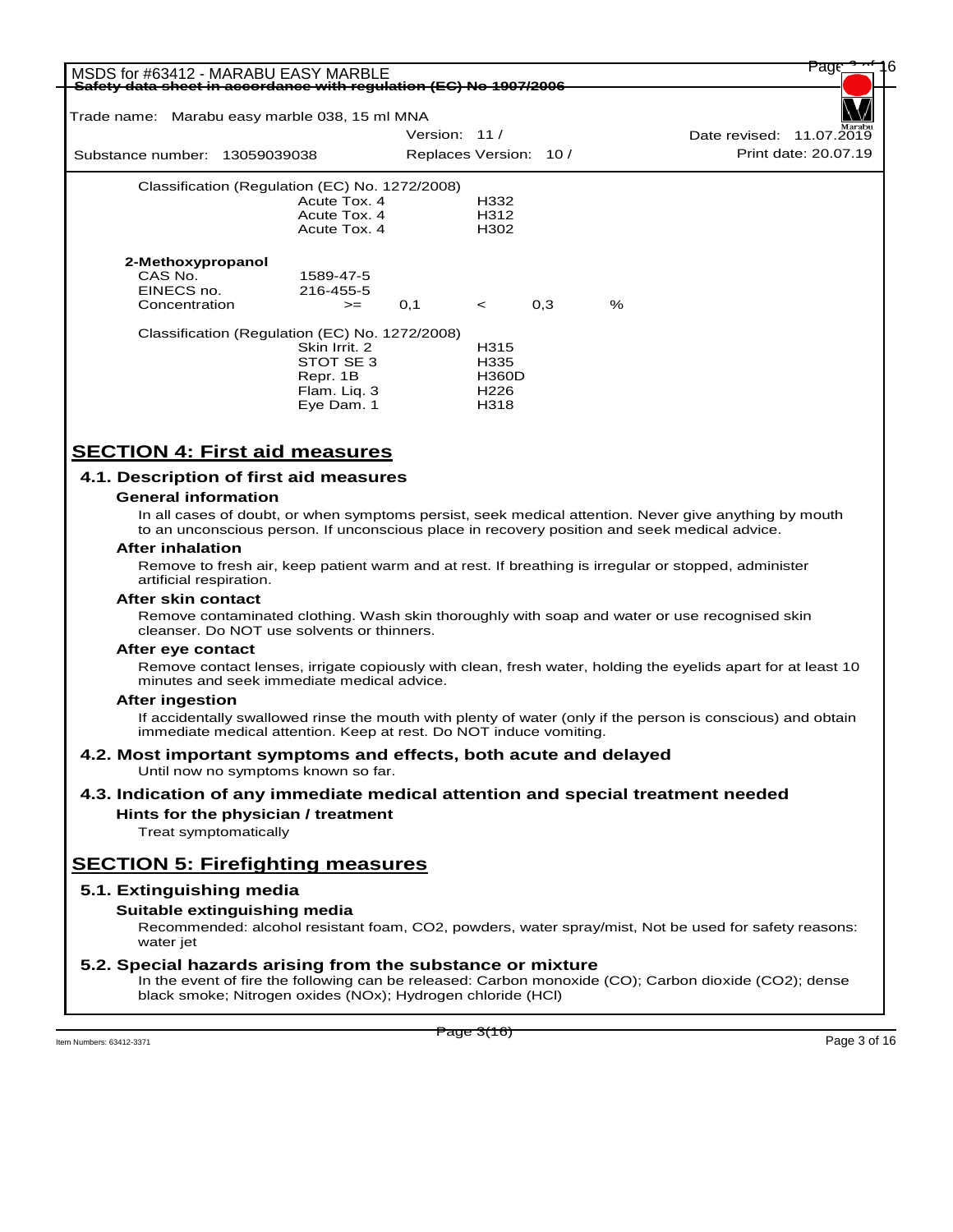MSDS for #63412 - MARABU EASY MARBLE<br><del>Safety data sheet in accordance with regulation (EC) No 1907/2006</del> **Safety data sheet in accordance with regulation (EC) No 1907/2006**

Trade name: Marabu easy marble 038, 15 ml MNA

Version: 11 /

Substance number: 13059039038

WORLD

Replaces Version: 10 / Print date: 20.07.19 Date revised:  $11.07.\overline{20}$ 

# **5.3. Advice for firefighters**

### **Special protective equipment for fire-fighting**

Cool closed containers exposed to fire with water. Do not allow run-off from fire fighting to enter drains or water courses.

# **SECTION 6: Accidental release measures**

### **6.1. Personal precautions, protective equipment and emergency procedures**

Exclude sources of ignition and ventilate the area. Avoid breathing vapours. Refer to protective measures listed in Sections 7 and 8.

### **6.2. Environmental precautions**

Do not allow to enter drains or waterways. If the product contaminates lakes, rivers or sewage, inform appropriate authorities in accordance with local regulations.

### **6.3. Methods and material for containment and cleaning up**

Contain and collect spillage with non-combustible absorbent materials, e.g. sand, earth, vermiculite, diatomaceous earth and place in container for disposal according to local regulations (see section 13). Clean preferably with a detergent - avoid use of solvents.

### **6.4. Reference to other sections**

Information regarding Safe handling, see Section 7. Information regarding personal protective measures, see Section 8. Information regarding waste disposal, see Section 13.

# **SECTION 7: Handling and storage**

# **7.1. Precautions for safe handling**

# **Advice on safe handling**

Prevent the creation of flammable or explosive concentrations of vapour in air and avoid vapour concentration higher than the occupational exposure limits. In addition, the product should only be used in areas from which all naked lights and other sources of ignition have been excluded. Electrical equipment should be protected to the appropriate standard. Mixture may charge electrostatically: always use earthing leads when transferring from one container to another. Operators should wear anti-static footwear and clothing and floors should be of the conducting type. Isolate from sources of heat, sparks and open flame. No sparking tools should be used. Avoid skin and eye contact. Avoid the inhalation of particulates and spray mist arising from the application of this mixture. Smoking, eating and drinking shall be prohibited in application area. For personal protection see Section 8. Never use pressure to empty: container is not a pressure vessel. Always keep in containers of same material as the original one. Comply with the health and safety at work laws. Do not allow to enter drains or water courses.

### **Advice on protection against fire and explosion**

Vapours are heavier than air and may spread along floors. Vapours may form explosive mixtures with air.

**Classification of fires / temperature class / Ignition group / Dust explosion class**

Classification of fires B (Combustible liquid substances)<br>Temperature class T4 Temperature class

# **7.2. Conditions for safe storage, including any incompatibilities**

### **Requirements for storage rooms and vessels**

Electrical installations/working materials must comply with the local applied technological safety standards. Storage rooms in which filling operations take place must have a conducting floor. Store in accordance with national regulation

### **Hints on storage assembly**

Store away from oxidising agents, from strongly alkaline and strongly acid materials.

### **Further information on storage conditions**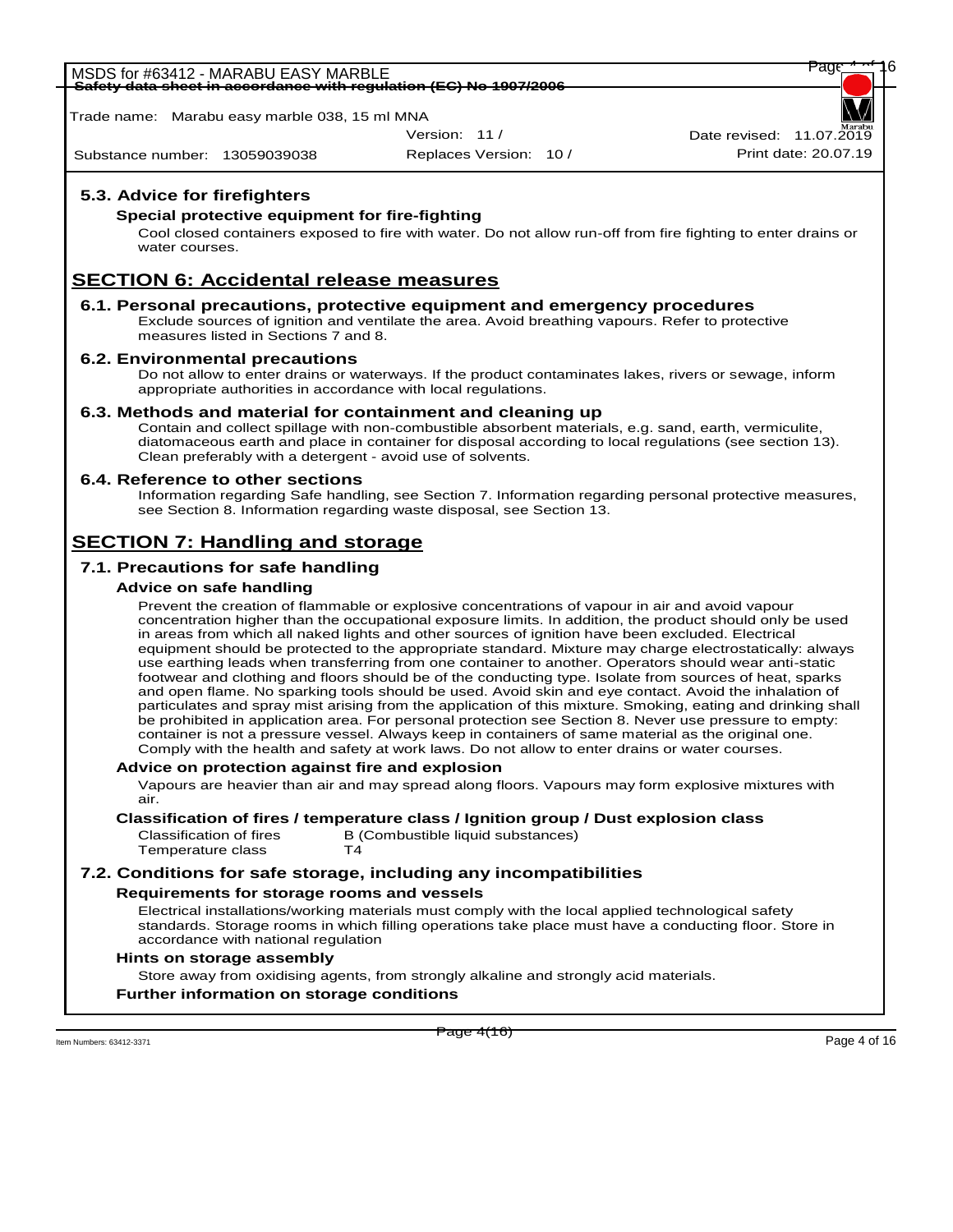| MSDS for #63412 - MARABU EASY MARBLE                              |                                                                                                         | Page                     |
|-------------------------------------------------------------------|---------------------------------------------------------------------------------------------------------|--------------------------|
| Safety data sheet in accordance with regulation (EC) No 1907/2006 |                                                                                                         |                          |
| Trade name: Marabu easy marble 038, 15 ml MNA                     |                                                                                                         |                          |
|                                                                   | Version: 11/                                                                                            | Date revised: 11.07.2019 |
| Substance number: 13059039038                                     | Replaces Version: 10 /                                                                                  | Print date: 20.07.19     |
|                                                                   |                                                                                                         |                          |
|                                                                   | Observe label precautions. Store between 15 and 30 °C in a dry, well ventilated place away from         |                          |
|                                                                   | sources of heat and direct sunlight. Keep container tightly closed. Keep away from sources of ignition. |                          |
| kept upright to prevent leakage.                                  | No smoking. Prevent unauthorised access. Containers which are opened must be carefully resealed and     |                          |
| 7.3. Specific end use(s)                                          |                                                                                                         |                          |
| Paint                                                             |                                                                                                         |                          |
|                                                                   |                                                                                                         |                          |
|                                                                   | <b>SECTION 8: Exposure controls/personal protection ***</b>                                             |                          |
| 8.1. Control parameters                                           |                                                                                                         |                          |
| Derived No/Minimal Effect Levels (DNEL/DMEL) ***                  |                                                                                                         |                          |
|                                                                   |                                                                                                         |                          |
| 2-Methoxy-1-methylethyl acetate<br>Type of value                  | Derived No Effect Level (DNEL)                                                                          |                          |
| Reference group                                                   | Worker                                                                                                  |                          |
| Duration of exposure                                              | Long term                                                                                               |                          |
| Route of exposure                                                 | dermal                                                                                                  |                          |
| Mode of action<br>Concentration                                   | Systemic effects<br>796                                                                                 | mg/kg/d                  |
|                                                                   |                                                                                                         |                          |
| Type of value                                                     | Derived No Effect Level (DNEL)                                                                          |                          |
| Reference group<br>Duration of exposure                           | Worker                                                                                                  |                          |
| Route of exposure                                                 | Long term<br>inhalative                                                                                 |                          |
| Mode of action                                                    | Systemic effects                                                                                        |                          |
| Concentration                                                     | 275                                                                                                     | mg/m <sup>3</sup>        |
| Type of value                                                     | Derived No Effect Level (DNEL)                                                                          |                          |
| Reference group                                                   | Consumer                                                                                                |                          |
| Duration of exposure                                              | Long term                                                                                               |                          |
| Route of exposure                                                 | dermal                                                                                                  |                          |
| Mode of action<br>Concentration                                   | Systemic effects<br>320                                                                                 | mg/kg/d                  |
|                                                                   |                                                                                                         |                          |
| Type of value                                                     | Derived No Effect Level (DNEL)                                                                          |                          |
| Reference group                                                   | Consumer                                                                                                |                          |
| Duration of exposure<br>Route of exposure                         | Long term<br>inhalative                                                                                 |                          |
| Mode of action                                                    | Systemic effects                                                                                        |                          |
| Concentration                                                     | $\sim$ 33                                                                                               | mg/m <sup>3</sup>        |
|                                                                   |                                                                                                         |                          |
| Type of value<br>Reference group                                  | Derived No Effect Level (DNEL)<br>Consumer                                                              |                          |
| Duration of exposure                                              | Long term                                                                                               |                          |
| Route of exposure                                                 | inhalative                                                                                              |                          |
| Mode of action                                                    | Local effects                                                                                           |                          |
| Concentration                                                     | 33                                                                                                      | mq/m <sup>3</sup>        |
| Type of value                                                     | Derived No Effect Level (DNEL)                                                                          |                          |
| Reference group                                                   | Consumer                                                                                                |                          |
| Duration of exposure                                              | Long term                                                                                               |                          |
| Route of exposure                                                 | oral                                                                                                    |                          |
| Mode of action<br>Concentration                                   | Systemic effects<br>36                                                                                  | mg/kg/d                  |
|                                                                   |                                                                                                         |                          |
| Type of value                                                     | Derived No Effect Level (DNEL)                                                                          |                          |
| Reference group                                                   | Worker                                                                                                  |                          |

Item Numbers: 63412-3371 Page 5 of 16

Page 5(16)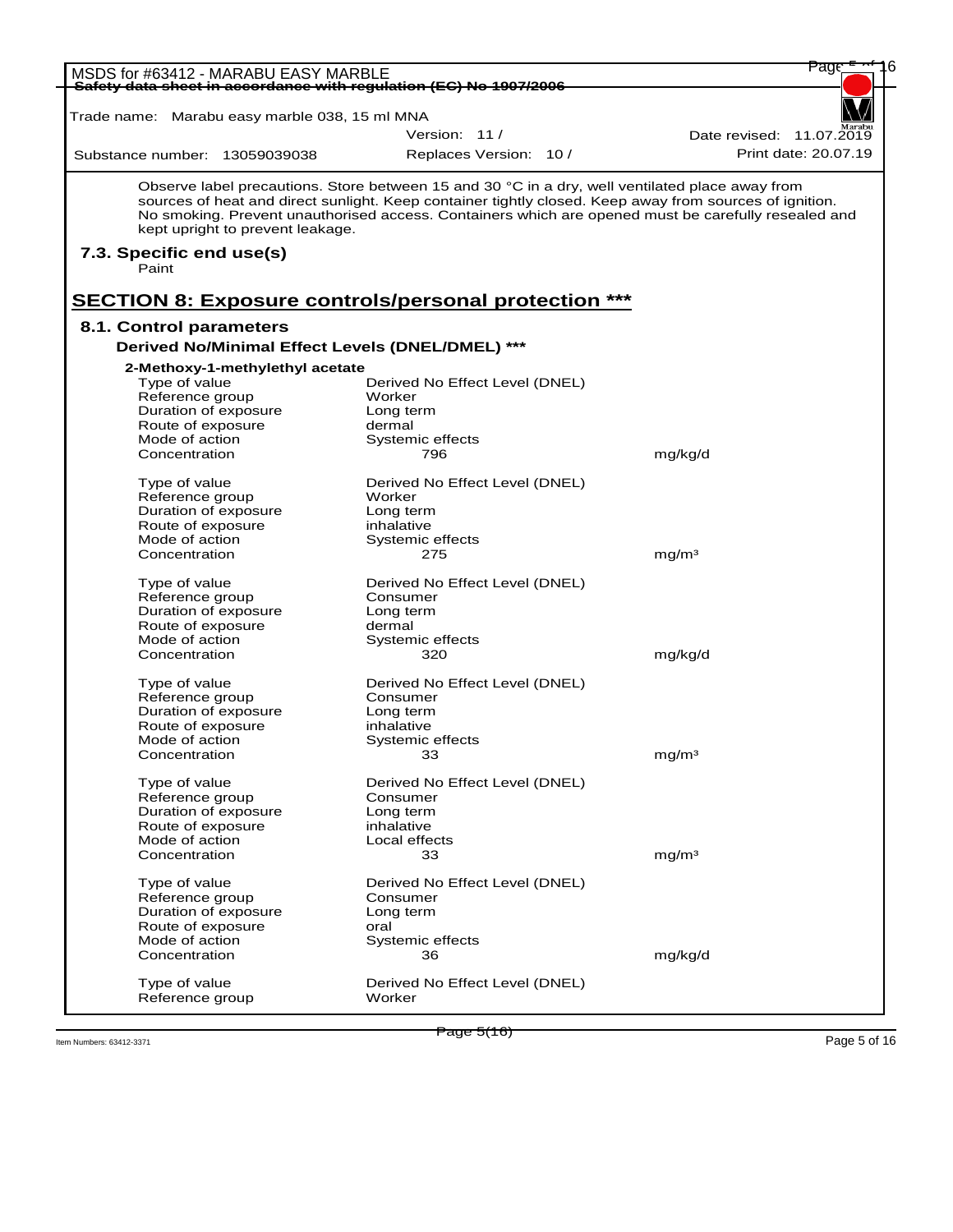| MSDS for #63412 - MARABU EASY MARBLE<br>Safety data sheet in accordance with regulation (EC) No 1907/2006 |                                | Page                     |
|-----------------------------------------------------------------------------------------------------------|--------------------------------|--------------------------|
| Trade name: Marabu easy marble 038, 15 ml MNA                                                             |                                |                          |
|                                                                                                           | Version: 11/                   | Date revised: 11.07.2019 |
| Substance number: 13059039038                                                                             |                                | Print date: 20.07.19     |
|                                                                                                           | Replaces Version: 10 /         |                          |
| Duration of exposure                                                                                      | Lifetime                       |                          |
| Route of exposure                                                                                         | inhalative                     |                          |
| Mode of action<br>Concentration                                                                           | Local effects<br>550           | mq/m <sup>3</sup>        |
|                                                                                                           |                                |                          |
| 2-Butoxyethyl acetate                                                                                     |                                |                          |
| Reference substance                                                                                       | 2-Butoxyethyl acetate          |                          |
| Type of value                                                                                             | Derived No Effect Level (DNEL) |                          |
| Reference group                                                                                           | Worker                         |                          |
| Duration of exposure                                                                                      | Long term                      |                          |
| Route of exposure                                                                                         | inhalative                     |                          |
| Mode of action                                                                                            | Systemic effects               |                          |
| Concentration                                                                                             | 133                            | mg/m <sup>3</sup>        |
|                                                                                                           | 2-Butoxyethyl acetate          |                          |
| Type of value                                                                                             | Derived No Effect Level (DNEL) |                          |
| Reference group                                                                                           | Worker                         |                          |
| Duration of exposure                                                                                      | Short term                     |                          |
| Route of exposure                                                                                         | inhalative                     |                          |
| Mode of action                                                                                            | Local effects                  |                          |
| Concentration                                                                                             | 333                            | mg/m <sup>3</sup>        |
|                                                                                                           | 2-Butoxyethyl acetate          |                          |
| Type of value                                                                                             | Derived No Effect Level (DNEL) |                          |
| Reference group                                                                                           | Worker                         |                          |
| Duration of exposure                                                                                      | Long term                      |                          |
| Route of exposure                                                                                         | dermal                         |                          |
| Mode of action                                                                                            | Systemic effects               |                          |
| Concentration                                                                                             | 169                            | mg/kg/d                  |
|                                                                                                           | 2-Butoxyethyl acetate          |                          |
| Type of value                                                                                             | Derived No Effect Level (DNEL) |                          |
| Reference group                                                                                           | Worker                         |                          |
| Duration of exposure                                                                                      | Short term                     |                          |
| Route of exposure                                                                                         | dermal                         |                          |
| Mode of action                                                                                            | Systemic effects               |                          |
| Concentration                                                                                             | 120                            | mg/kg/d                  |
|                                                                                                           |                                |                          |
|                                                                                                           | 2-Butoxyethyl acetate          |                          |
| Type of value                                                                                             | Derived No Effect Level (DNEL) |                          |
| Reference group                                                                                           | <b>General Population</b>      |                          |
| Duration of exposure                                                                                      | Long term                      |                          |
| Route of exposure                                                                                         | inhalative                     |                          |
| Mode of action                                                                                            | Systemic effects               |                          |
| Concentration                                                                                             | 80                             | mg/m <sup>3</sup>        |
|                                                                                                           | 2-Butoxyethyl acetate          |                          |
| Type of value                                                                                             | Derived No Effect Level (DNEL) |                          |
| Reference group                                                                                           | General Population             |                          |
| Duration of exposure                                                                                      | Short term                     |                          |
| Route of exposure                                                                                         | inhalative                     |                          |
| Mode of action                                                                                            | Local effects                  |                          |
| Concentration                                                                                             | 200                            | mg/m <sup>3</sup>        |
|                                                                                                           | 2-Butoxyethyl acetate          |                          |
| Type of value                                                                                             | Derived No Effect Level (DNEL) |                          |
| Reference group                                                                                           | General Population             |                          |

Item Numbers: 63412-3371 Page 6 of 16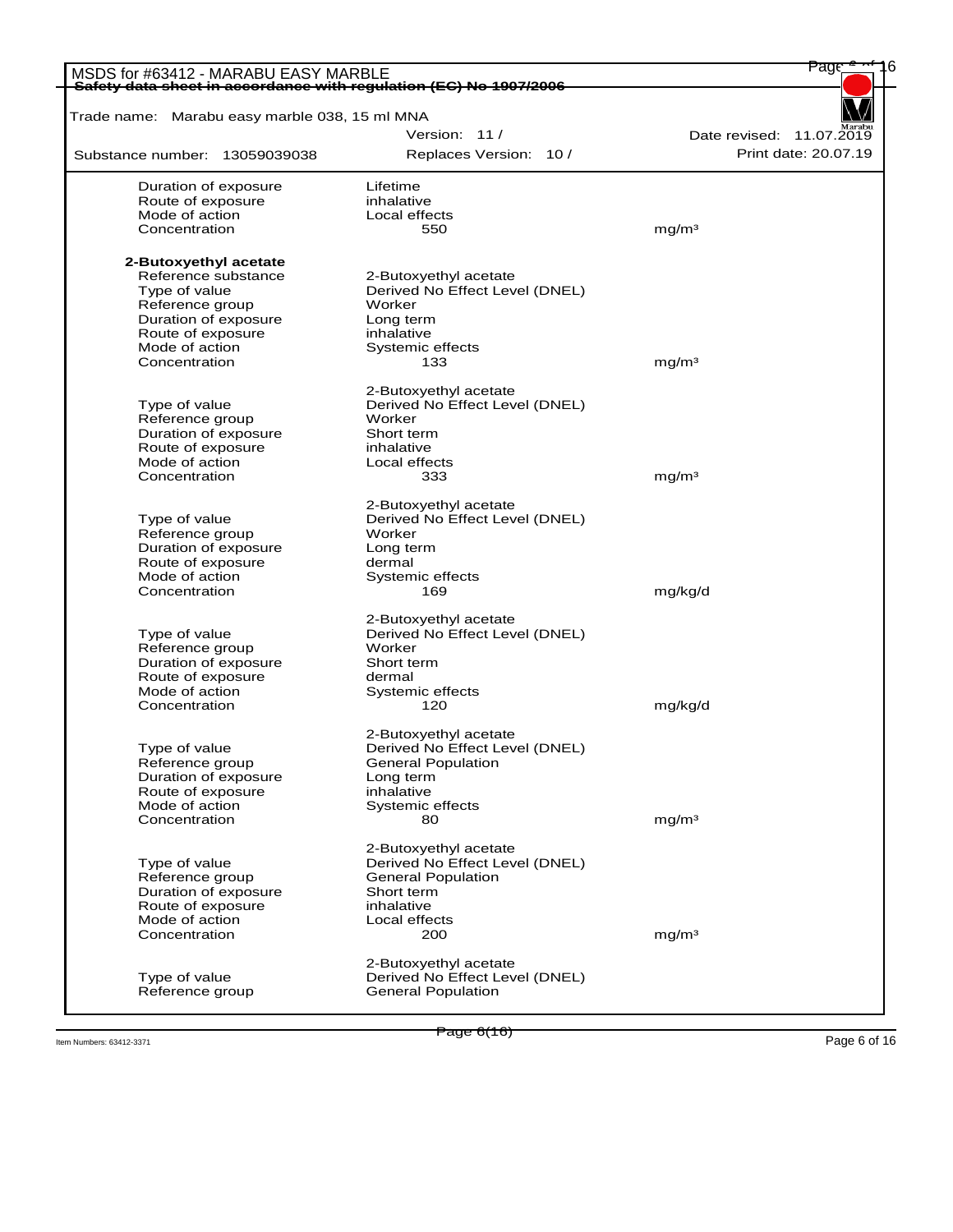| MSDS for #63412 - MARABU EASY MARBLE                              |                                | <del>Pag</del>           |
|-------------------------------------------------------------------|--------------------------------|--------------------------|
| Safety data sheet in accordance with regulation (EC) No 1907/2006 |                                |                          |
| Trade name: Marabu easy marble 038, 15 ml MNA                     |                                |                          |
|                                                                   | Version: 11/                   | Date revised: 11.07.2019 |
| Substance number: 13059039038                                     | Replaces Version: 10 /         | Print date: 20.07.19     |
| Duration of exposure                                              | Long term                      |                          |
| Route of exposure                                                 | dermal                         |                          |
| Mode of action                                                    | Systemic effects               |                          |
| Concentration                                                     | 102                            | mg/kg/d                  |
|                                                                   | 2-Butoxyethyl acetate          |                          |
| Type of value                                                     | Derived No Effect Level (DNEL) |                          |
| Reference group                                                   | <b>General Population</b>      |                          |
| Duration of exposure                                              | Short term                     |                          |
| Route of exposure                                                 | dermal                         |                          |
| Mode of action                                                    | Systemic effects               |                          |
| Concentration                                                     | 72                             | mg/kg/d                  |
|                                                                   |                                |                          |
|                                                                   | 2-Butoxyethyl acetate          |                          |
| Type of value                                                     | Derived No Effect Level (DNEL) |                          |
| Reference group                                                   | <b>General Population</b>      |                          |
| Duration of exposure                                              | Long term                      |                          |
| Route of exposure                                                 | oral                           |                          |
| Mode of action                                                    | Systemic effects               |                          |
| Concentration                                                     | 8,6                            | mg/kg/d                  |
|                                                                   | 2-Butoxyethyl acetate          |                          |
| Type of value                                                     | Derived No Effect Level (DNEL) |                          |
| Reference group                                                   | <b>General Population</b>      |                          |
| Duration of exposure                                              | Short term                     |                          |
| Route of exposure                                                 | oral                           |                          |
| Mode of action                                                    | Systemic effects               |                          |
| Concentration                                                     | 36                             | mg/kg/d                  |
|                                                                   |                                |                          |
| 1-Methoxy-2-propanol                                              |                                |                          |
| Type of value                                                     | Derived No Effect Level (DNEL) |                          |
| Reference group                                                   | Worker                         |                          |
| Duration of exposure                                              | Acute                          |                          |
| Route of exposure                                                 | inhalative                     |                          |
| Mode of action                                                    | Local effects                  |                          |
| Concentration                                                     | 553,5                          | mq/m <sup>3</sup>        |
| Type of value                                                     | Derived No Effect Level (DNEL) |                          |
| Reference group                                                   | Worker                         |                          |
| Duration of exposure                                              | Long term                      |                          |
| Route of exposure                                                 | dermal                         |                          |
| Mode of action                                                    | Systemic effects               |                          |
| Concentration                                                     | 50,6                           | mg/person/               |
|                                                                   |                                | d                        |
|                                                                   |                                |                          |
| Type of value                                                     | Derived No Effect Level (DNEL) |                          |
| Reference group                                                   | Worker                         |                          |
| Duration of exposure<br>Route of exposure                         | Long term                      |                          |
| Mode of action                                                    | inhalative<br>Systemic effects |                          |
| Concentration                                                     | 369                            | mg/m <sup>3</sup>        |
|                                                                   |                                |                          |
| Type of value                                                     | Derived No Effect Level (DNEL) |                          |
| Reference group                                                   | <b>General Population</b>      |                          |
| Duration of exposure                                              | Long term                      |                          |
| Route of exposure                                                 | dermal                         |                          |
| Mode of action                                                    | Systemic effects               |                          |
|                                                                   |                                |                          |

Item Numbers: 63412-3371 Page 7 of 16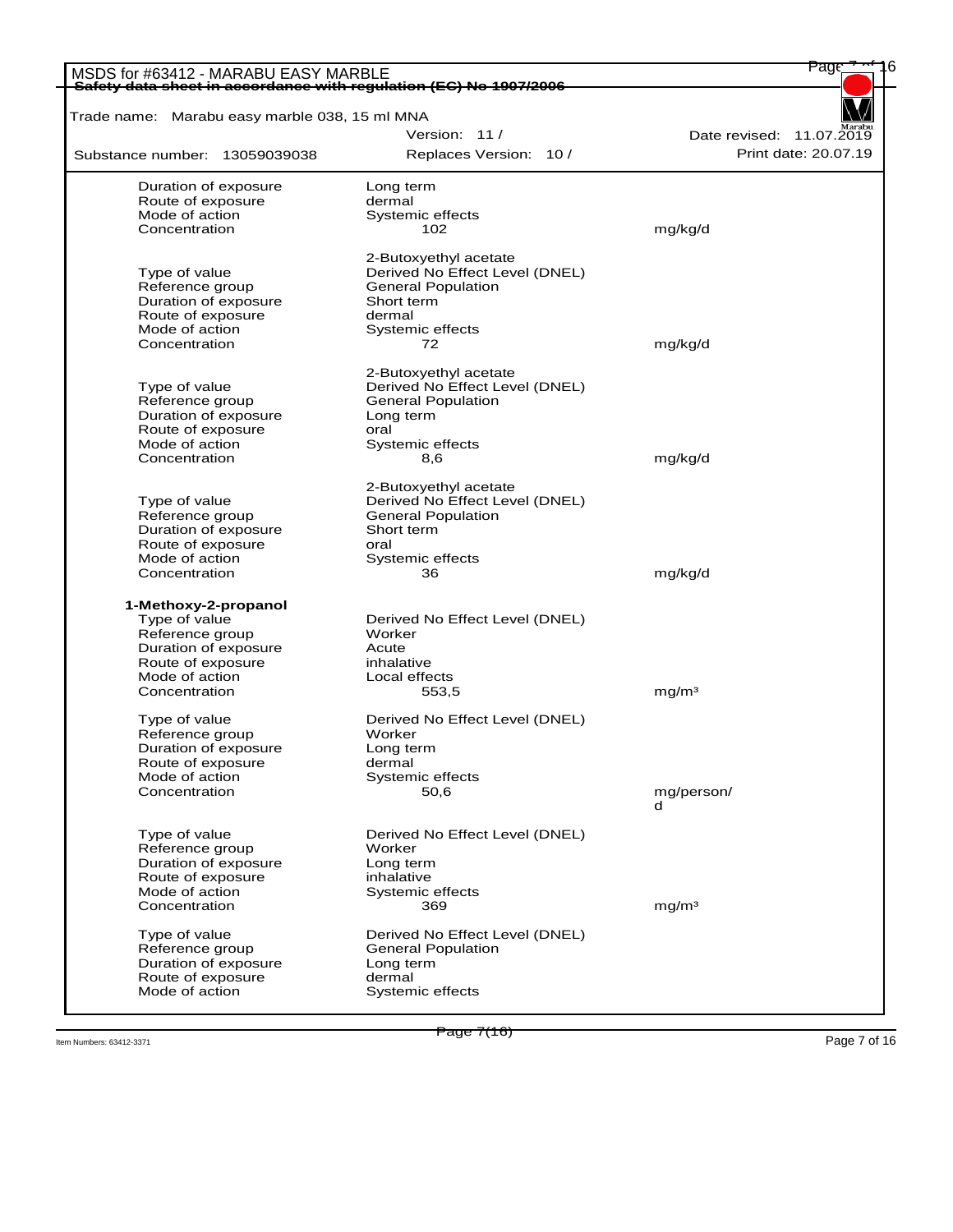| MSDS for #63412 - MARABU EASY MARBLE            | Safety data sheet in accordance with regulation (EC) No 1907/2006                                      | Page                     |
|-------------------------------------------------|--------------------------------------------------------------------------------------------------------|--------------------------|
|                                                 |                                                                                                        |                          |
| Trade name: Marabu easy marble 038, 15 ml MNA   |                                                                                                        |                          |
|                                                 | Version: 11/                                                                                           | Date revised: 11.07.2019 |
| Substance number: 13059039038                   | Replaces Version: 10 /                                                                                 | Print date: 20.07.19     |
| Concentration                                   | 18,1                                                                                                   | mg/kg                    |
| Type of value                                   | Derived No Effect Level (DNEL)                                                                         |                          |
| Reference group                                 | <b>General Population</b>                                                                              |                          |
| Duration of exposure                            | Long term                                                                                              |                          |
| Route of exposure                               | inhalative                                                                                             |                          |
| Mode of action                                  | Systemic effects                                                                                       |                          |
| Concentration                                   | 43,9                                                                                                   | mq/m <sup>3</sup>        |
|                                                 |                                                                                                        |                          |
| Type of value                                   | Derived No Effect Level (DNEL)                                                                         |                          |
| Reference group                                 | <b>General Population</b>                                                                              |                          |
| Duration of exposure                            | Long term                                                                                              |                          |
| Route of exposure                               | oral                                                                                                   |                          |
| Mode of action                                  | Systemic effects                                                                                       |                          |
| Concentration                                   | 3,3                                                                                                    | mg/kg/d                  |
| Type of value                                   | Hydrocarbons, C9-C11, n-alkanes, isoalkanes, cyclics, < 2% aromatics<br>Derived No Effect Level (DNEL) |                          |
| Reference group                                 | Worker                                                                                                 |                          |
|                                                 |                                                                                                        |                          |
| Duration of exposure                            | Long term                                                                                              |                          |
| Route of exposure<br>Mode of action             | dermal<br>Systemic effects                                                                             |                          |
|                                                 |                                                                                                        |                          |
| Concentration                                   | 300                                                                                                    | mg/kg                    |
| Type of value                                   | Derived No Effect Level (DNEL)                                                                         |                          |
| Reference group                                 | Consumer                                                                                               |                          |
| Duration of exposure                            | Long term                                                                                              |                          |
| Route of exposure                               | oral                                                                                                   |                          |
| Mode of action                                  | Systemic effects                                                                                       |                          |
| Concentration                                   | 300                                                                                                    | mg/kg                    |
| Type of value                                   | Derived No Effect Level (DNEL)                                                                         |                          |
| Reference group                                 | Consumer                                                                                               |                          |
| Duration of exposure                            | Long term                                                                                              |                          |
| Route of exposure                               | dermal                                                                                                 |                          |
| Mode of action                                  | Systemic effects                                                                                       |                          |
| Concentration                                   | 300                                                                                                    | mg/kg                    |
|                                                 |                                                                                                        |                          |
| Type of value                                   | Derived No Effect Level (DNEL)                                                                         |                          |
| Reference group                                 | Consumer                                                                                               |                          |
| Duration of exposure                            | Long term                                                                                              |                          |
| Route of exposure                               | inhalative                                                                                             |                          |
| Mode of action                                  | Systemic effects                                                                                       |                          |
| Concentration                                   | 900                                                                                                    | mq/m <sup>3</sup>        |
|                                                 |                                                                                                        |                          |
| Type of value                                   | Derived No Effect Level (DNEL)                                                                         |                          |
| Reference group                                 | Worker                                                                                                 |                          |
| Duration of exposure                            | Long term                                                                                              |                          |
| Route of exposure                               | inhalative                                                                                             |                          |
| Mode of action                                  | Systemic effects                                                                                       |                          |
| Concentration                                   | 1500                                                                                                   | mq/m <sup>3</sup>        |
| <b>Predicted No Effect Concentration (PNEC)</b> |                                                                                                        |                          |
| 2-Methoxy-1-methylethyl acetate                 |                                                                                                        |                          |
| Reference substance                             | 2-Methoxy-1-methylethyl acetate                                                                        |                          |
| Type of value                                   | PNEC                                                                                                   |                          |
| Type                                            | Freshwater                                                                                             |                          |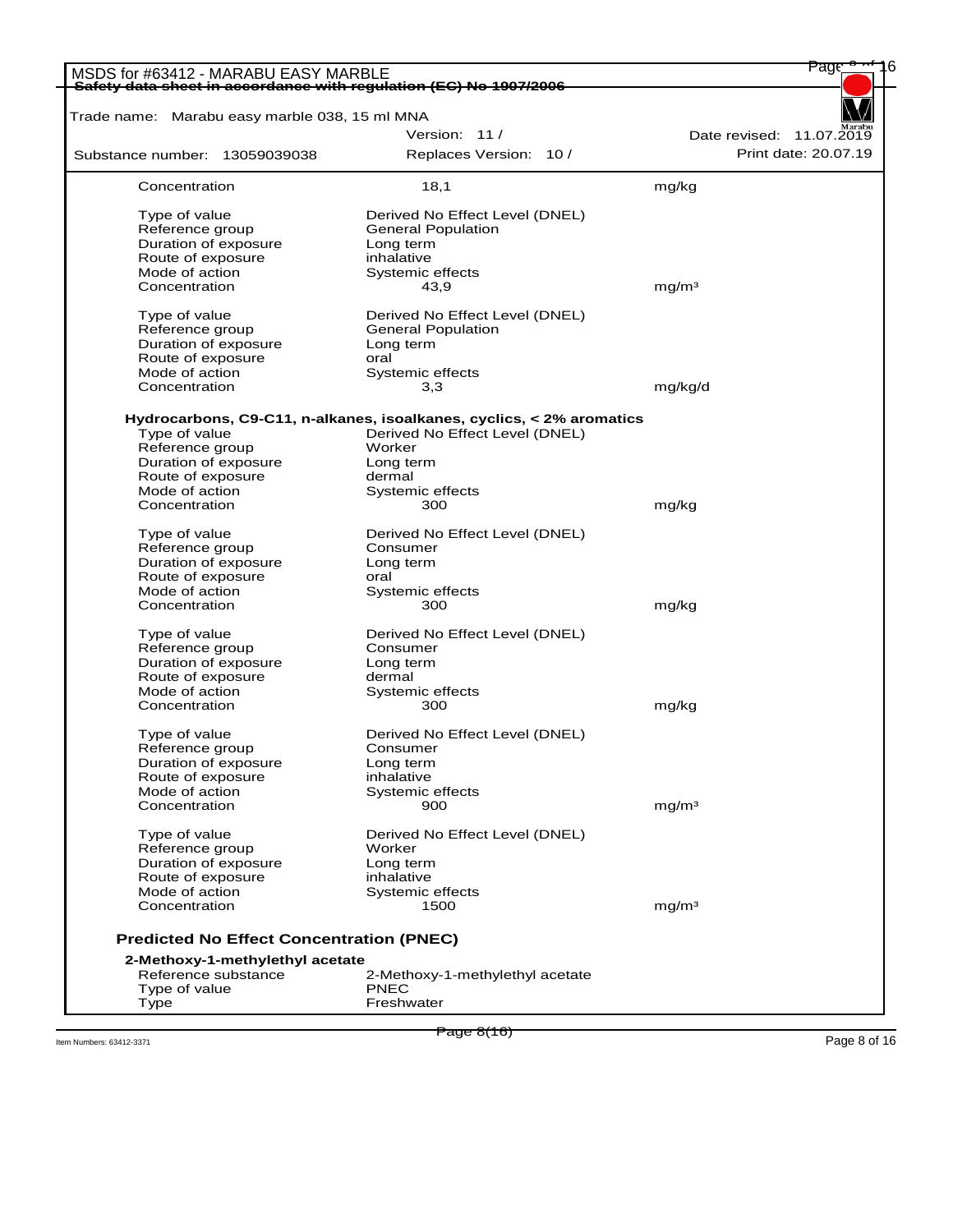| Trade name: Marabu easy marble 038, 15 ml MNA                                                    |                                                                            |                          |
|--------------------------------------------------------------------------------------------------|----------------------------------------------------------------------------|--------------------------|
|                                                                                                  | Version: 11/                                                               | Date revised: 11.07.2019 |
| Substance number: 13059039038                                                                    | Replaces Version: 10 /                                                     | Print date: 20.07.19     |
| Concentration                                                                                    | 0,635                                                                      | mg/l                     |
| Type of value                                                                                    | PNEC                                                                       |                          |
| Type                                                                                             | Freshwater sediment                                                        |                          |
| Concentration                                                                                    | 3,29                                                                       | mg/kg                    |
| Type of value                                                                                    | <b>PNEC</b>                                                                |                          |
| <b>Type</b>                                                                                      | Soil                                                                       |                          |
| Concentration                                                                                    | 0,29                                                                       | mg/kg                    |
| Source                                                                                           | Literature value                                                           |                          |
| Type of value                                                                                    | PNEC                                                                       |                          |
| <b>Type</b>                                                                                      | Sewage treatment plant (STP)                                               |                          |
| Concentration                                                                                    | 100                                                                        | mg/l                     |
| Source                                                                                           | Literature value                                                           |                          |
| Type of value                                                                                    | PNEC                                                                       |                          |
| Type                                                                                             | Marine sediment                                                            |                          |
| Concentration                                                                                    | 0,329                                                                      | mg/kg                    |
| Source                                                                                           | Literature value                                                           |                          |
| Type of value                                                                                    | <b>PNEC</b>                                                                |                          |
| Type                                                                                             | Saltwater                                                                  |                          |
| Concentration                                                                                    | 0,0635                                                                     | mg/l                     |
| 2-Butoxyethyl acetate<br>Reference substance<br>Type of value<br>Type<br>Concentration<br>Source | 2-Butoxyethyl acetate<br><b>PNEC</b><br>Water<br>0,304<br>Literature value | mg/l                     |
|                                                                                                  | 2-Butoxyethyl acetate                                                      |                          |
| Type of value                                                                                    | <b>PNEC</b>                                                                |                          |
| <b>Type</b>                                                                                      | Aquatic                                                                    |                          |
| Concentration                                                                                    | 0,0304                                                                     | g/l                      |
| Source                                                                                           | Literature value                                                           |                          |
|                                                                                                  | 2-Butoxyethyl acetate                                                      |                          |
| Type of value                                                                                    | <b>PNEC</b>                                                                |                          |
| Type                                                                                             | Sediment                                                                   |                          |
| Concentration<br>Source                                                                          | 2,03<br>Literature value                                                   | mg/kg                    |
|                                                                                                  |                                                                            |                          |
|                                                                                                  | 2-Butoxyethyl acetate<br><b>PNEC</b>                                       |                          |
| Type of value<br>Type                                                                            | Marine sediment                                                            |                          |
| Concentration                                                                                    | 0,203                                                                      | mg/kg                    |
| Source                                                                                           | Literature value                                                           |                          |
|                                                                                                  | 2-Butoxyethyl acetate                                                      |                          |
| Type of value                                                                                    | <b>PNEC</b>                                                                |                          |
| Type                                                                                             | Soil                                                                       |                          |
| Concentration                                                                                    | 0,68                                                                       | mg/kg                    |
| Source                                                                                           | Literature value                                                           |                          |

Item Numbers: 63412-3371 Page 9 of 16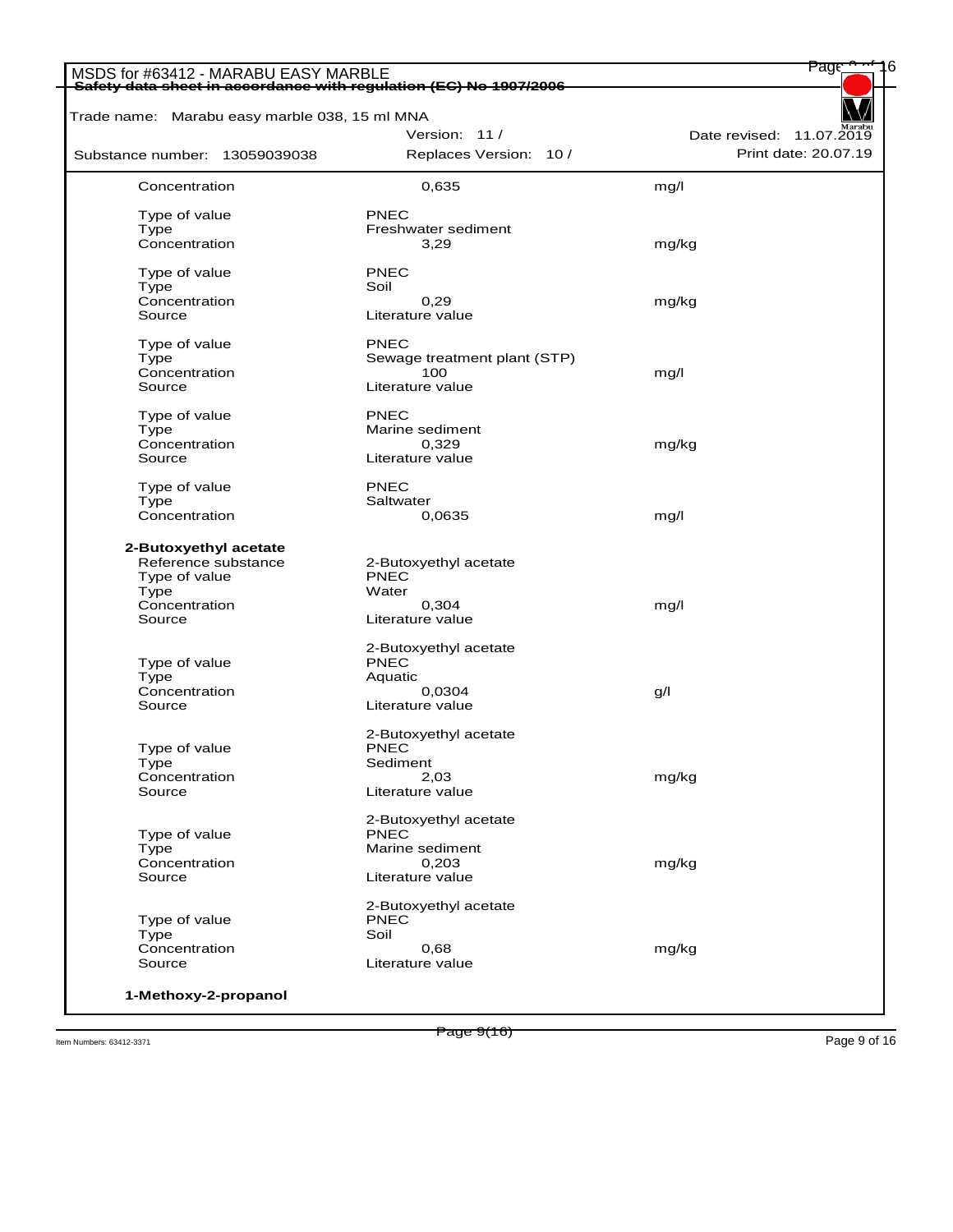|                                                                   | Safety data sheet in accordance with requlation (EC) No 1907/2006                                                                                                                                                                                                                                                    |                          |
|-------------------------------------------------------------------|----------------------------------------------------------------------------------------------------------------------------------------------------------------------------------------------------------------------------------------------------------------------------------------------------------------------|--------------------------|
|                                                                   |                                                                                                                                                                                                                                                                                                                      |                          |
| Trade name: Marabu easy marble 038, 15 ml MNA                     | Version: 11 /                                                                                                                                                                                                                                                                                                        | Date revised: 11.07.2019 |
| Substance number: 13059039038                                     | Replaces Version: 10 /                                                                                                                                                                                                                                                                                               | Print date: 20.07.19     |
|                                                                   |                                                                                                                                                                                                                                                                                                                      |                          |
| Type of value                                                     | <b>PNEC</b>                                                                                                                                                                                                                                                                                                          |                          |
| Type<br>Concentration                                             | Freshwater<br>10                                                                                                                                                                                                                                                                                                     | mg/l                     |
|                                                                   |                                                                                                                                                                                                                                                                                                                      |                          |
| Type of value                                                     | PNEC                                                                                                                                                                                                                                                                                                                 |                          |
| Type                                                              | Water                                                                                                                                                                                                                                                                                                                |                          |
| Concentration                                                     | 41,6                                                                                                                                                                                                                                                                                                                 | mg/kg                    |
| Type of value                                                     | <b>PNEC</b>                                                                                                                                                                                                                                                                                                          |                          |
| Type                                                              | Sediment                                                                                                                                                                                                                                                                                                             |                          |
| Concentration                                                     | 41,6                                                                                                                                                                                                                                                                                                                 | mg/kg                    |
| Type of value                                                     | <b>PNEC</b>                                                                                                                                                                                                                                                                                                          |                          |
| Type                                                              | Marine sediment                                                                                                                                                                                                                                                                                                      |                          |
| Concentration                                                     | 4,17                                                                                                                                                                                                                                                                                                                 | mg/kg                    |
| Type of value                                                     | PNEC                                                                                                                                                                                                                                                                                                                 |                          |
| Type                                                              | Soil                                                                                                                                                                                                                                                                                                                 |                          |
| Concentration                                                     | 2,47                                                                                                                                                                                                                                                                                                                 | mg/kg                    |
|                                                                   | PNFC                                                                                                                                                                                                                                                                                                                 |                          |
| Type of value<br>Type                                             | Sewage treatment plant (STP)                                                                                                                                                                                                                                                                                         |                          |
| Concentration                                                     | 100                                                                                                                                                                                                                                                                                                                  | mg/l                     |
|                                                                   | Provide adequate ventilation. Where reasonably practicable this should be achieved by the use of local<br>exhaust ventilation and good general extraction. If these are not sufficient to maintain concentrations of<br>particulates and solvent vapour below the OEL, suitable respiratory protection must be worn. |                          |
|                                                                   |                                                                                                                                                                                                                                                                                                                      |                          |
|                                                                   |                                                                                                                                                                                                                                                                                                                      |                          |
| <b>Respiratory protection</b><br>respirators. Full mask, filter A | If workers are exposed to concentrations above the exposure limit they must use appropriate, certified                                                                                                                                                                                                               |                          |
| <b>Hand protection</b>                                            |                                                                                                                                                                                                                                                                                                                      |                          |
|                                                                   | There is no one glove material or combination of materials that will give unlimited resistance to any                                                                                                                                                                                                                |                          |
| individual or combination of chemicals.                           |                                                                                                                                                                                                                                                                                                                      |                          |
|                                                                   | For prolonged or repeated handling nitrile rubber gloves with textile undergloves are required.                                                                                                                                                                                                                      |                          |
| <b>Material thickness</b><br>Breakthrough time                    | 0,5<br>mm<br>$\, > \,$<br>30<br>min<br>$\,<$                                                                                                                                                                                                                                                                         |                          |
|                                                                   | The breakthrough time must be greater than the end use time of the product.                                                                                                                                                                                                                                          |                          |
|                                                                   | The instructions and information provided by the glove manufacturer on use, storage, maintenance and                                                                                                                                                                                                                 |                          |
| replacement must be followed.                                     | Gloves should be replaced regularly and if there is any sign of damage to the glove material.                                                                                                                                                                                                                        |                          |
|                                                                   | Always ensure that gloves are free from defects and that they are stored and used correctly.                                                                                                                                                                                                                         |                          |
|                                                                   | The performance or effectiveness of the glove may be reduced by physical/ chemical damage and poor                                                                                                                                                                                                                   |                          |
| maintenance.                                                      | Barrier creams may help to protect the exposed areas of the skin, they should however not be applied                                                                                                                                                                                                                 |                          |
| once exposure has occurred.                                       |                                                                                                                                                                                                                                                                                                                      |                          |
| Eye protection                                                    |                                                                                                                                                                                                                                                                                                                      |                          |
|                                                                   | Use safety eyewear designed to protect against splash of liquids.                                                                                                                                                                                                                                                    |                          |
| <b>Body protection</b>                                            |                                                                                                                                                                                                                                                                                                                      |                          |
|                                                                   | Cotton or cotton/synthetic overalls or coveralls are normally suitable.                                                                                                                                                                                                                                              |                          |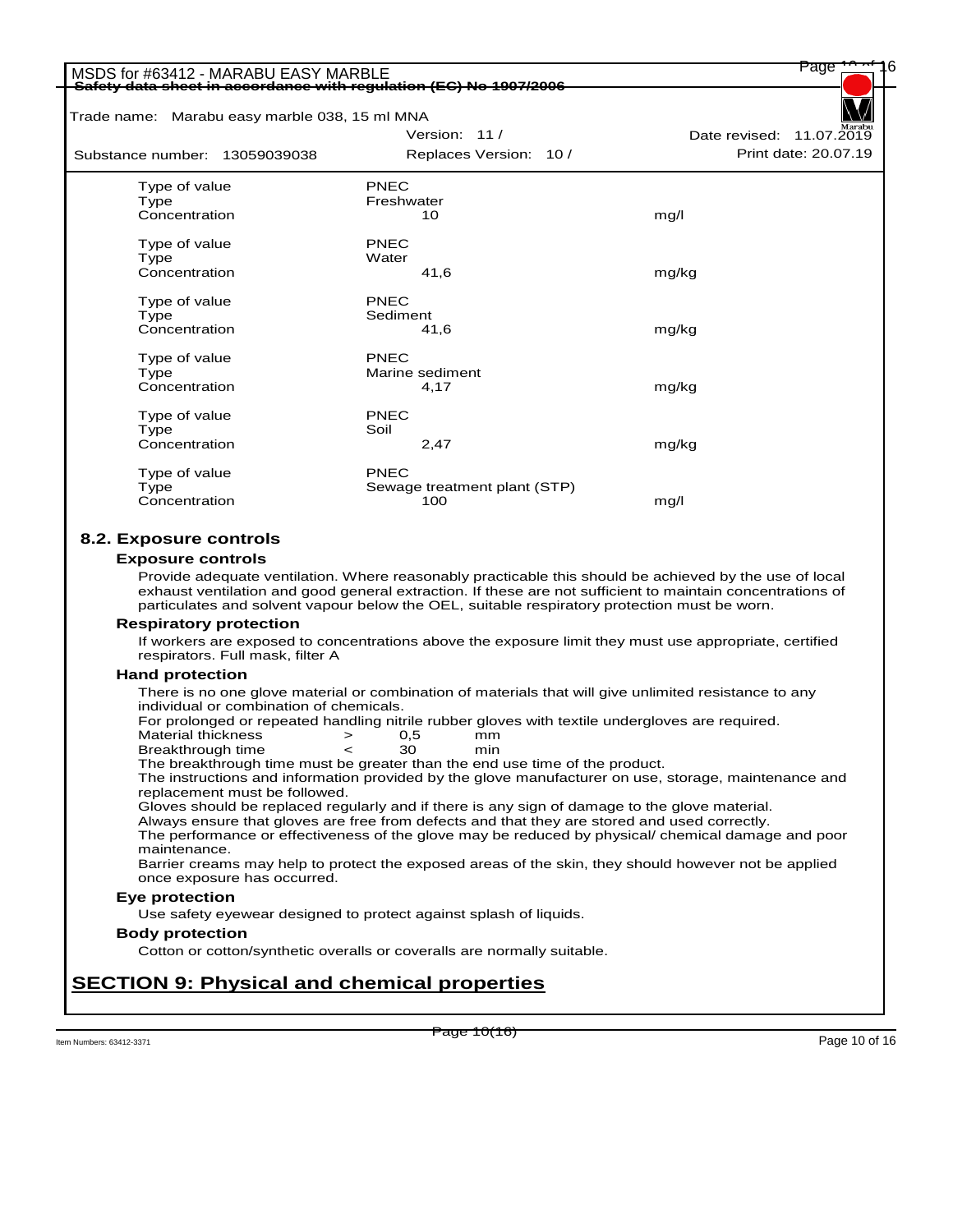| MSDS for #63412 - MARABU EASY MARBLE<br>Safety data sheet in accordance with regulation (EC) No 1907/2006 |                           |             |    |                   | Page                     |
|-----------------------------------------------------------------------------------------------------------|---------------------------|-------------|----|-------------------|--------------------------|
| Trade name: Marabu easy marble 038, 15 ml MNA                                                             |                           |             |    |                   |                          |
|                                                                                                           | Version: 11/              |             |    |                   | Date revised: 11.07.2019 |
|                                                                                                           |                           |             |    |                   | Print date: 20.07.19     |
| Substance number: 13059039038                                                                             | Replaces Version: 10 /    |             |    |                   |                          |
| 9.1. Information on basic physical and chemical properties                                                |                           |             |    |                   |                          |
| <b>Form</b>                                                                                               | liquid                    |             |    |                   |                          |
| Colour                                                                                                    | coloured                  |             |    |                   |                          |
| Odour                                                                                                     | solvent-like              |             |    |                   |                          |
| <b>Odour threshold</b>                                                                                    |                           |             |    |                   |                          |
| Remarks                                                                                                   | No data available         |             |    |                   |                          |
| pH value                                                                                                  |                           |             |    |                   |                          |
| Remarks                                                                                                   | Not applicable            |             |    |                   |                          |
| <b>Melting point</b>                                                                                      |                           |             |    |                   |                          |
| Remarks                                                                                                   | not determined            |             |    |                   |                          |
| <b>Freezing point</b>                                                                                     |                           |             |    |                   |                          |
| Remarks                                                                                                   | not determined            |             |    |                   |                          |
| Initial boiling point and boiling range                                                                   |                           |             |    |                   |                          |
| Value                                                                                                     | 120<br>appr.              |             |    | °C                |                          |
| Pressure<br>Source                                                                                        | 1.013<br>Literature value | hPa         |    |                   |                          |
|                                                                                                           |                           |             |    |                   |                          |
| <b>Flash point</b>                                                                                        |                           |             |    | °C                |                          |
| Value<br>Method                                                                                           | 30<br>ASTM D 6450 (CCCFP) |             |    |                   |                          |
| Evaporation rate (ether $= 1$ ) :                                                                         |                           |             |    |                   |                          |
| Remarks                                                                                                   | not determined            |             |    |                   |                          |
| Flammability (solid, gas)<br>Not applicable                                                               |                           |             |    |                   |                          |
| Upper/lower flammability or explosive limits                                                              |                           |             |    |                   |                          |
| Lower explosion limit                                                                                     | 0,7<br>appr.              |             |    | %(V)              |                          |
| Upper explosion limit                                                                                     | 13,7<br>appr.             |             |    | %(V)              |                          |
| Source                                                                                                    | Literature value          |             |    |                   |                          |
| Vapour pressure                                                                                           |                           |             |    |                   |                          |
| Value                                                                                                     | 8                         |             |    | hPa               |                          |
| Temperature<br>Method                                                                                     | 20<br>calculated          | °C          |    |                   |                          |
| <b>Vapour density</b>                                                                                     |                           |             |    |                   |                          |
| Remarks                                                                                                   | not determined            |             |    |                   |                          |
| <b>Density</b>                                                                                            |                           |             |    |                   |                          |
| Value                                                                                                     | 0,960                     |             |    | q/cm <sup>3</sup> |                          |
| Temperature                                                                                               | 20                        | $^{\circ}C$ |    |                   |                          |
| Method                                                                                                    | <b>DIN EN ISO 2811</b>    |             |    |                   |                          |
| Solubility in water                                                                                       |                           |             |    |                   |                          |
| Remarks                                                                                                   | partially miscible        |             |    |                   |                          |
| Partition coefficient: n-octanol/water                                                                    |                           |             |    |                   |                          |
| Remarks                                                                                                   | Not applicable            |             |    |                   |                          |
| <b>Ignition temperature</b>                                                                               |                           |             |    |                   |                          |
| Value                                                                                                     | 200<br>appr.              |             |    | °C                |                          |
| Source                                                                                                    | Literature value          |             |    |                   |                          |
| <b>Viscosity</b>                                                                                          |                           |             |    |                   |                          |
| dynamic<br>Value                                                                                          |                           |             |    |                   |                          |
|                                                                                                           | 30                        | to          | 50 | mPa.s             |                          |

Page 11(16)

Item Numbers: 63412-3371 Page 11 (16)<br>Item Numbers: 63412-3371 Page 11 of 16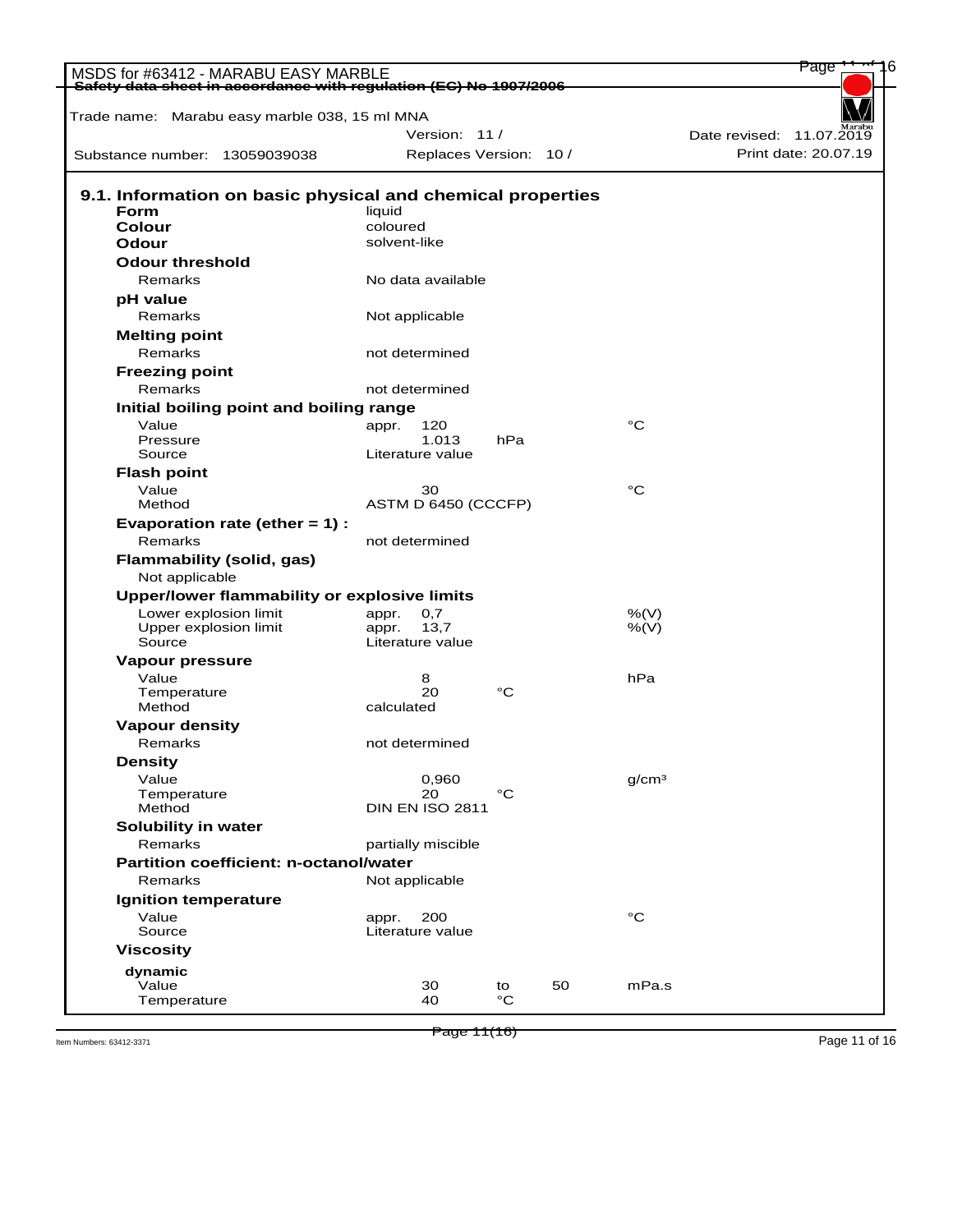| MSDS for #63412 - MARABU EASY MARBLE                                                                                                                                  |            |                        |    |    |       | Page                                                              |
|-----------------------------------------------------------------------------------------------------------------------------------------------------------------------|------------|------------------------|----|----|-------|-------------------------------------------------------------------|
| Safety data sheet in accordance with regulation (EC) No 1907/2006                                                                                                     |            |                        |    |    |       |                                                                   |
| Trade name: Marabu easy marble 038, 15 ml MNA                                                                                                                         |            |                        |    |    |       |                                                                   |
|                                                                                                                                                                       |            | Version: 11/           |    |    |       | Date revised: 11.07.2019                                          |
| Substance number: 13059039038                                                                                                                                         |            | Replaces Version: 10 / |    |    |       | Print date: 20.07.19                                              |
| <b>Efflux time</b>                                                                                                                                                    |            |                        |    |    |       |                                                                   |
| Value                                                                                                                                                                 |            | 25                     | to | 70 | s     |                                                                   |
| Temperature                                                                                                                                                           |            | 20                     | °C |    |       |                                                                   |
| Method                                                                                                                                                                |            | DIN 53211 4 mm         |    |    |       |                                                                   |
| <b>Explosive properties</b>                                                                                                                                           |            |                        |    |    |       |                                                                   |
| evaluation                                                                                                                                                            | no         |                        |    |    |       |                                                                   |
| <b>Oxidising properties</b>                                                                                                                                           |            |                        |    |    |       |                                                                   |
| evaluation                                                                                                                                                            | None known |                        |    |    |       |                                                                   |
| 9.2. Other information                                                                                                                                                |            |                        |    |    |       |                                                                   |
| <b>Other information</b>                                                                                                                                              |            |                        |    |    |       |                                                                   |
|                                                                                                                                                                       |            |                        |    |    |       |                                                                   |
| The physical specifications are approximate values and refer to the used safety relevant component(s).                                                                |            |                        |    |    |       |                                                                   |
| <b>SECTION 10: Stability and reactivity</b>                                                                                                                           |            |                        |    |    |       |                                                                   |
|                                                                                                                                                                       |            |                        |    |    |       |                                                                   |
| 10.1. Reactivity                                                                                                                                                      |            |                        |    |    |       |                                                                   |
| No hazardous reactions when stored and handled according to prescribed instructions.                                                                                  |            |                        |    |    |       |                                                                   |
| 10.2. Chemical stability<br>Stable under recommended storage and handling conditions (see section 7).                                                                 |            |                        |    |    |       |                                                                   |
|                                                                                                                                                                       |            |                        |    |    |       |                                                                   |
| 10.3. Possibility of hazardous reactions<br>Keep away from oxidising agents, strongly alkaline and strongly acid materials in order to avoid<br>exothermic reactions. |            |                        |    |    |       |                                                                   |
| 10.4. Conditions to avoid<br>When exposed to high temperatures may produce hazardous decomposition products.                                                          |            |                        |    |    |       |                                                                   |
| 10.5. Incompatible materials<br>No hazardous reactions when stored and handled according to prescribed instructions.                                                  |            |                        |    |    |       |                                                                   |
| 10.6. Hazardous decomposition products                                                                                                                                |            |                        |    |    |       |                                                                   |
| See chapter 5.2 (Firefighting measures - Special hazards arising from the substance or mixture).                                                                      |            |                        |    |    |       |                                                                   |
|                                                                                                                                                                       |            |                        |    |    |       |                                                                   |
| <b>SECTION 11: Toxicological information</b>                                                                                                                          |            |                        |    |    |       |                                                                   |
| 11.1. Information on toxicological effects                                                                                                                            |            |                        |    |    |       |                                                                   |
| <b>Acute oral toxicity (Components)</b>                                                                                                                               |            |                        |    |    |       |                                                                   |
| 1-Methoxy-2-propanol                                                                                                                                                  |            |                        |    |    |       |                                                                   |
| Species                                                                                                                                                               | rat        |                        |    |    |       |                                                                   |
| <b>LD50</b>                                                                                                                                                           |            | 5200                   |    |    | mg/kg |                                                                   |
| <b>Acute dermal toxicity (Components)</b>                                                                                                                             |            |                        |    |    |       |                                                                   |
| 1-Methoxy-2-propanol                                                                                                                                                  |            |                        |    |    |       |                                                                   |
| Species                                                                                                                                                               | rabbit     |                        |    |    |       |                                                                   |
| <b>LD50</b>                                                                                                                                                           |            | 14000                  |    |    | mg/kg |                                                                   |
| <b>Acute inhalational toxicity</b>                                                                                                                                    |            |                        |    |    |       |                                                                   |
| Remarks                                                                                                                                                               |            |                        |    |    |       | Based on available data, the classification criteria are not met. |
| <b>Skin corrosion/irritation</b>                                                                                                                                      |            |                        |    |    |       |                                                                   |
| Remarks                                                                                                                                                               |            |                        |    |    |       | Based on available data, the classification criteria are not met. |
|                                                                                                                                                                       |            |                        |    |    |       |                                                                   |
| Serious eye damage/irritation<br>Remarks                                                                                                                              |            |                        |    |    |       |                                                                   |
|                                                                                                                                                                       |            |                        |    |    |       | Based on available data, the classification criteria are not met. |
| <b>Sensitization</b>                                                                                                                                                  |            |                        |    |    |       |                                                                   |
| Remarks                                                                                                                                                               |            |                        |    |    |       | Based on available data, the classification criteria are not met. |

 $P \text{age 12} (16)$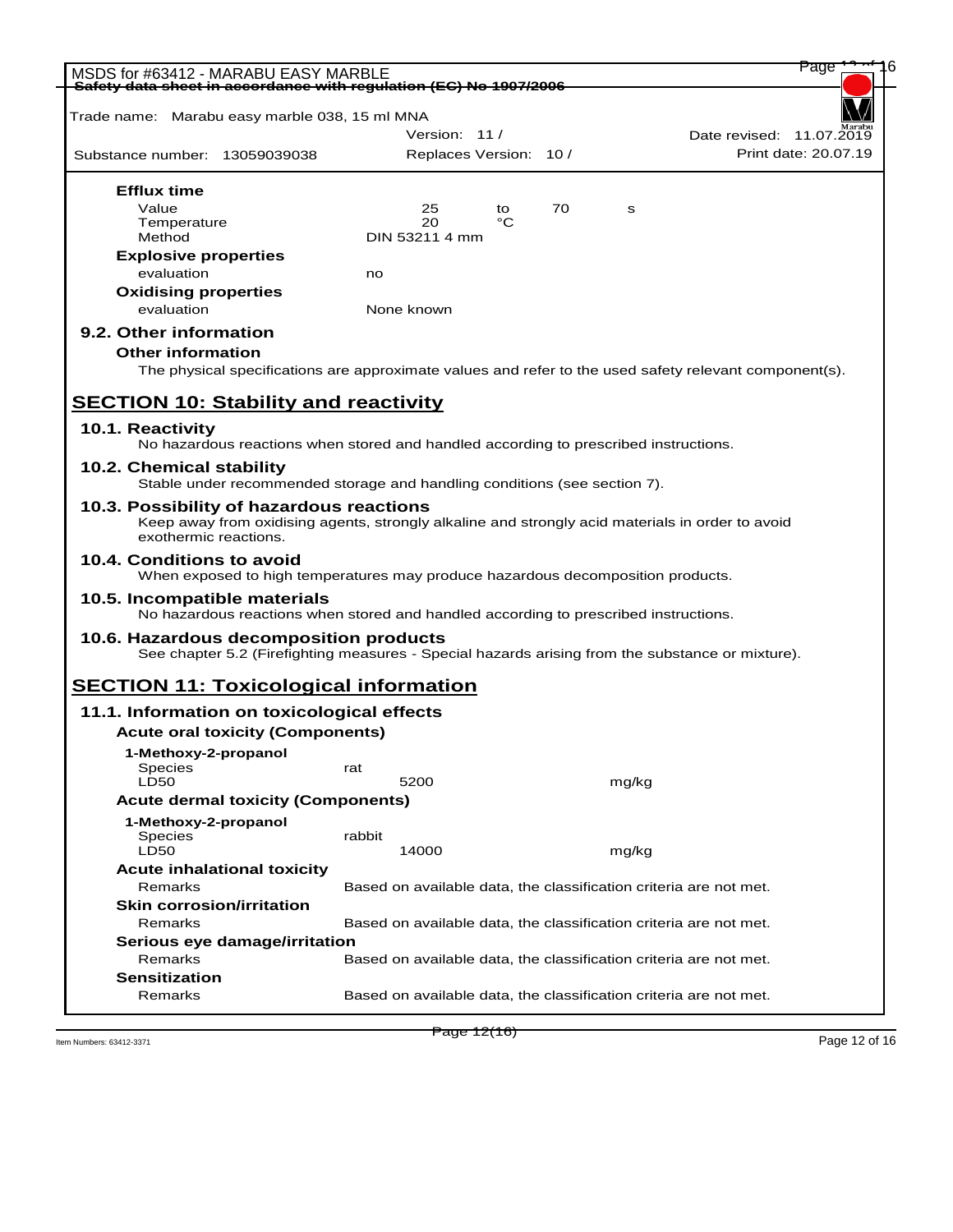| MSDS for #63412 - MARABU EASY MARBLE<br>Safety data sheet in accordance with requlation (EC) No 1907/2006 |                                              |                                                                                                                                             |                                      |      | Page                                                                                                                                                                                                                                                                                                                                                                                                                |
|-----------------------------------------------------------------------------------------------------------|----------------------------------------------|---------------------------------------------------------------------------------------------------------------------------------------------|--------------------------------------|------|---------------------------------------------------------------------------------------------------------------------------------------------------------------------------------------------------------------------------------------------------------------------------------------------------------------------------------------------------------------------------------------------------------------------|
|                                                                                                           |                                              |                                                                                                                                             |                                      |      |                                                                                                                                                                                                                                                                                                                                                                                                                     |
| Trade name: Marabu easy marble 038, 15 ml MNA                                                             |                                              |                                                                                                                                             |                                      |      |                                                                                                                                                                                                                                                                                                                                                                                                                     |
|                                                                                                           |                                              |                                                                                                                                             | Version: 11 /                        |      | Date revised: 11.07.2019                                                                                                                                                                                                                                                                                                                                                                                            |
| Substance number: 13059039038                                                                             |                                              |                                                                                                                                             | Replaces Version: 10 /               |      | Print date: 20.07.19                                                                                                                                                                                                                                                                                                                                                                                                |
| <b>Mutagenicity</b>                                                                                       |                                              |                                                                                                                                             |                                      |      |                                                                                                                                                                                                                                                                                                                                                                                                                     |
| Remarks                                                                                                   |                                              |                                                                                                                                             |                                      |      | Based on available data, the classification criteria are not met.                                                                                                                                                                                                                                                                                                                                                   |
| <b>Reproductive toxicity</b>                                                                              |                                              |                                                                                                                                             |                                      |      |                                                                                                                                                                                                                                                                                                                                                                                                                     |
| Remarks                                                                                                   |                                              |                                                                                                                                             |                                      |      | Based on available data, the classification criteria are not met.                                                                                                                                                                                                                                                                                                                                                   |
| Carcinogenicity                                                                                           |                                              |                                                                                                                                             |                                      |      |                                                                                                                                                                                                                                                                                                                                                                                                                     |
| <b>Remarks</b>                                                                                            |                                              |                                                                                                                                             |                                      |      | Based on available data, the classification criteria are not met.                                                                                                                                                                                                                                                                                                                                                   |
|                                                                                                           | <b>Specific Target Organ Toxicity (STOT)</b> |                                                                                                                                             |                                      |      |                                                                                                                                                                                                                                                                                                                                                                                                                     |
| <b>Single exposure</b>                                                                                    |                                              |                                                                                                                                             |                                      |      |                                                                                                                                                                                                                                                                                                                                                                                                                     |
| Remarks                                                                                                   |                                              |                                                                                                                                             | The classification criteria are met. |      |                                                                                                                                                                                                                                                                                                                                                                                                                     |
| evaluation                                                                                                |                                              |                                                                                                                                             | May cause drowsiness or dizziness.   |      |                                                                                                                                                                                                                                                                                                                                                                                                                     |
| <b>Repeated exposure</b>                                                                                  |                                              |                                                                                                                                             |                                      |      |                                                                                                                                                                                                                                                                                                                                                                                                                     |
| Remarks                                                                                                   |                                              |                                                                                                                                             |                                      |      | Based on available data, the classification criteria are not met.                                                                                                                                                                                                                                                                                                                                                   |
| <b>Aspiration hazard</b>                                                                                  |                                              |                                                                                                                                             |                                      |      |                                                                                                                                                                                                                                                                                                                                                                                                                     |
|                                                                                                           |                                              | Based on available data, the classification criteria are not met.                                                                           |                                      |      |                                                                                                                                                                                                                                                                                                                                                                                                                     |
| <b>Experience in practice</b>                                                                             |                                              |                                                                                                                                             |                                      |      |                                                                                                                                                                                                                                                                                                                                                                                                                     |
| <b>Other information</b>                                                                                  |                                              | long-term exposure by oral, inhalation and dermal routes of exposure and eye contact.<br>There are no data available on the mixture itself. |                                      |      | dermatitis and absorption through the skin. The liquid splashed in the eyes may cause irritation and<br>reversible damage. Ingestion may cause nausea, diarrhoea and vomiting. This takes into account, where<br>known, delayed and immediate effects and also chronic effects of components from short-term and<br>The mixture has been assessed following the additivity method of the GHS/CLP Regulation (EC) No |
| 1272/2008.<br><b>SECTION 12: Ecological information</b>                                                   |                                              |                                                                                                                                             |                                      |      |                                                                                                                                                                                                                                                                                                                                                                                                                     |
| 12.1. Toxicity                                                                                            |                                              |                                                                                                                                             |                                      |      |                                                                                                                                                                                                                                                                                                                                                                                                                     |
| <b>General information</b>                                                                                |                                              |                                                                                                                                             |                                      |      |                                                                                                                                                                                                                                                                                                                                                                                                                     |
|                                                                                                           |                                              | and is not classified as dangerous for the environment.                                                                                     |                                      |      | There are no data available on the mixture itself.Do not allow to enter drains or water courses.The<br>mixture has been assessed following the summation method of the CLP Regulation (EC) No 1272/2008                                                                                                                                                                                                             |
|                                                                                                           | <b>Fish toxicity (Components)</b>            |                                                                                                                                             |                                      |      |                                                                                                                                                                                                                                                                                                                                                                                                                     |
| 1-Methoxy-2-propanol<br>Species                                                                           |                                              | golden orfe (Leuciscus idus)                                                                                                                |                                      |      |                                                                                                                                                                                                                                                                                                                                                                                                                     |
| LC0                                                                                                       |                                              | 4600<br>$\geq$                                                                                                                              |                                      | mg/l |                                                                                                                                                                                                                                                                                                                                                                                                                     |
| Duration of exposure                                                                                      |                                              | 96                                                                                                                                          | h                                    |      |                                                                                                                                                                                                                                                                                                                                                                                                                     |
|                                                                                                           | <b>Daphnia toxicity (Components)</b>         |                                                                                                                                             |                                      |      |                                                                                                                                                                                                                                                                                                                                                                                                                     |
| 1-Methoxy-2-propanol                                                                                      |                                              |                                                                                                                                             |                                      |      |                                                                                                                                                                                                                                                                                                                                                                                                                     |
| Species                                                                                                   |                                              | Daphnia magna                                                                                                                               |                                      |      |                                                                                                                                                                                                                                                                                                                                                                                                                     |
| <b>EC50</b>                                                                                               |                                              | 23300                                                                                                                                       |                                      | mg/l |                                                                                                                                                                                                                                                                                                                                                                                                                     |
| Duration of exposure                                                                                      |                                              | 48                                                                                                                                          | h                                    |      |                                                                                                                                                                                                                                                                                                                                                                                                                     |
|                                                                                                           | <b>Algae toxicity (Components)</b>           |                                                                                                                                             |                                      |      |                                                                                                                                                                                                                                                                                                                                                                                                                     |
| 1-Methoxy-2-propanol                                                                                      |                                              |                                                                                                                                             |                                      |      |                                                                                                                                                                                                                                                                                                                                                                                                                     |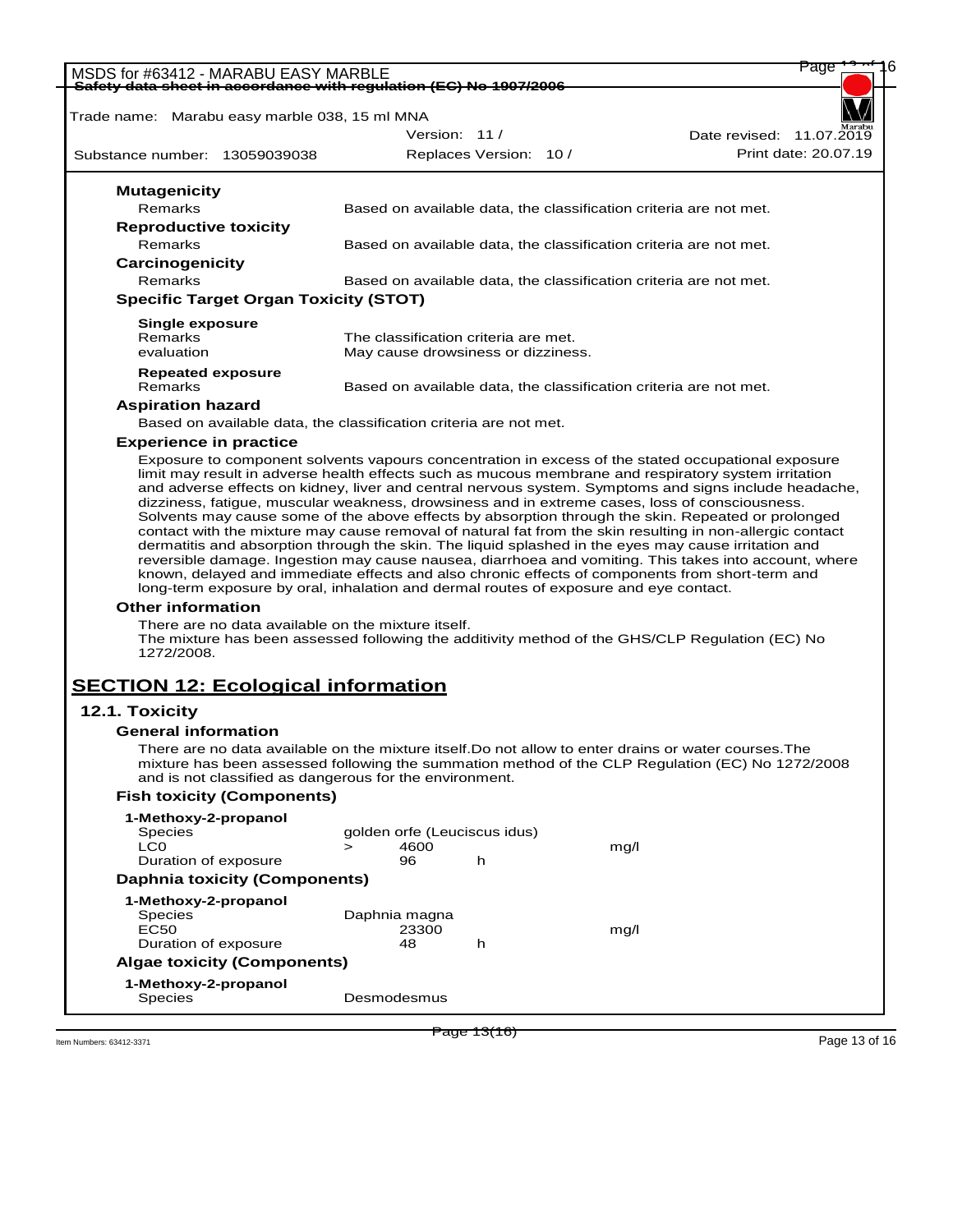| MSDS for #63412 - MARABU EASY MARBLE                                                                                          |                                    |                                                         |                      |      | Page                                                         |
|-------------------------------------------------------------------------------------------------------------------------------|------------------------------------|---------------------------------------------------------|----------------------|------|--------------------------------------------------------------|
| Safety data sheet in accordance with regulation (EC) No 1907/2006                                                             |                                    |                                                         |                      |      |                                                              |
| Trade name: Marabu easy marble 038, 15 ml MNA                                                                                 |                                    |                                                         |                      |      |                                                              |
|                                                                                                                               |                                    | Version: 11/                                            |                      |      | Date revised: 11.07.2019                                     |
| Substance number: 13059039038                                                                                                 |                                    | Replaces Version: 10 /                                  |                      |      | Print date: 20.07.19                                         |
| <b>EC50</b>                                                                                                                   | 1000<br>$\geq$                     |                                                         |                      | mq/l |                                                              |
| Duration of exposure                                                                                                          | 168                                | h                                                       |                      |      |                                                              |
| <b>Bacteria toxicity (Components)</b>                                                                                         |                                    |                                                         |                      |      |                                                              |
| 1-Methoxy-2-propanol                                                                                                          |                                    |                                                         |                      |      |                                                              |
| <b>Species</b><br><b>EC50</b>                                                                                                 | activated sludge<br>1000<br>$\geq$ |                                                         |                      | mg/l |                                                              |
| 12.2. Persistence and degradability                                                                                           |                                    |                                                         |                      |      |                                                              |
| <b>General information</b>                                                                                                    |                                    |                                                         |                      |      |                                                              |
| No data available                                                                                                             |                                    |                                                         |                      |      |                                                              |
| <b>Biodegradability (Components)</b>                                                                                          |                                    |                                                         |                      |      |                                                              |
| 1-Methoxy-2-propanol                                                                                                          |                                    |                                                         |                      |      |                                                              |
| Value                                                                                                                         | 90                                 |                                                         |                      | %    |                                                              |
| Duration of test<br>evaluation                                                                                                | 28                                 | d<br>Readily biodegradable (according to OECD criteria) |                      |      |                                                              |
| Method                                                                                                                        | OECD 301 F                         |                                                         |                      |      |                                                              |
| 12.3. Bioaccumulative potential                                                                                               |                                    |                                                         |                      |      |                                                              |
| <b>General information</b>                                                                                                    |                                    |                                                         |                      |      |                                                              |
| There are no data available on the mixture itself.                                                                            |                                    |                                                         |                      |      |                                                              |
| Partition coefficient: n-octanol/water                                                                                        |                                    |                                                         |                      |      |                                                              |
| Remarks                                                                                                                       | Not applicable                     |                                                         |                      |      |                                                              |
| 12.4. Mobility in soil                                                                                                        |                                    |                                                         |                      |      |                                                              |
| <b>General information</b>                                                                                                    |                                    |                                                         |                      |      |                                                              |
| There are no data available on the mixture itself.                                                                            |                                    |                                                         |                      |      |                                                              |
| 12.5. Results of PBT and vPvB assessment                                                                                      |                                    |                                                         |                      |      |                                                              |
| <b>General information</b>                                                                                                    |                                    |                                                         |                      |      |                                                              |
| There are no data available on the mixture itself.                                                                            |                                    |                                                         |                      |      |                                                              |
| 12.6. Other adverse effects                                                                                                   |                                    |                                                         |                      |      |                                                              |
| <b>General information</b>                                                                                                    |                                    |                                                         |                      |      |                                                              |
| There are no data available on the mixture itself.                                                                            |                                    |                                                         |                      |      |                                                              |
| <b>SECTION 13: Disposal considerations</b>                                                                                    |                                    |                                                         |                      |      |                                                              |
|                                                                                                                               |                                    |                                                         |                      |      |                                                              |
| 13.1. Waste treatment methods                                                                                                 |                                    |                                                         |                      |      |                                                              |
| Disposal recommendations for the product<br>Do not allow to enter drains or water courses.                                    |                                    |                                                         |                      |      |                                                              |
| Wastes and emptied containers should be classified in accordance with relevant national regulation.                           |                                    |                                                         |                      |      |                                                              |
| The European Waste Catalogue classification of this product, when disposed of as waste is                                     |                                    |                                                         |                      |      |                                                              |
| EWC waste code                                                                                                                | 08 01 11*                          |                                                         | dangerous substances |      | waste paint and varnish containing organic solvents or other |
| If this product is mixed with other wastes, the original waste product code may no longer apply and the                       |                                    |                                                         |                      |      |                                                              |
| appropriate code should be assigned.<br>For further information contact your local waste authority.                           |                                    |                                                         |                      |      |                                                              |
| Disposal recommendations for packaging                                                                                        |                                    |                                                         |                      |      |                                                              |
| Using information provided in this safety data sheet, advice should be obtained from the relevant waste                       |                                    |                                                         |                      |      |                                                              |
| authority on the classification of empty containers.                                                                          |                                    |                                                         |                      |      |                                                              |
| Empty containers must be scrapped or reconditioned.<br>Not emptied containers are hazardous waste (waste code number 150110). |                                    |                                                         |                      |      |                                                              |
|                                                                                                                               |                                    |                                                         |                      |      |                                                              |
|                                                                                                                               |                                    |                                                         |                      |      |                                                              |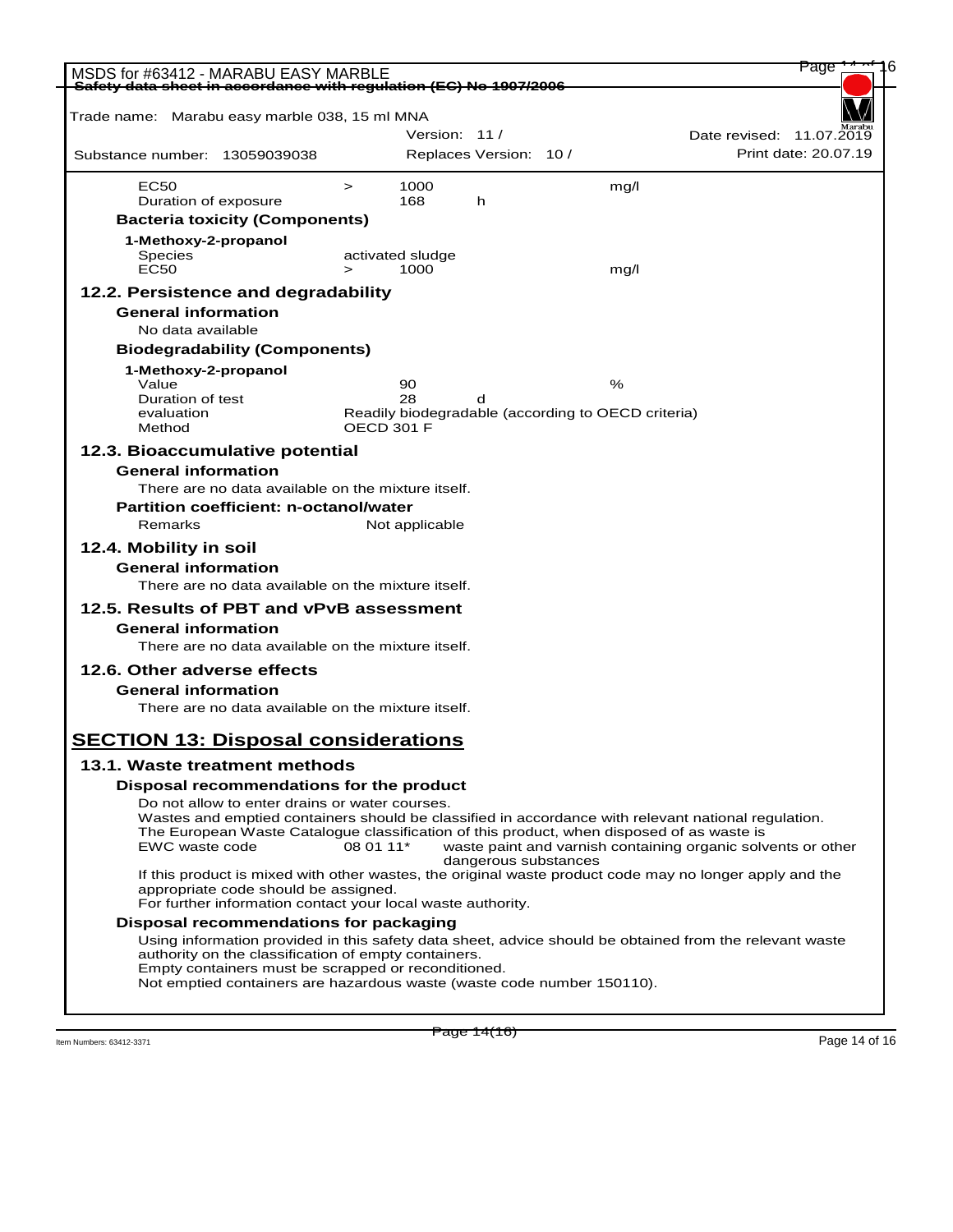| MSDS for #63412 - MARABU EASY MARBLE<br>Safety data sheet in accordance with regulation (EC) No 1907/2006 |                                                                                                                                                                             |                          |  |
|-----------------------------------------------------------------------------------------------------------|-----------------------------------------------------------------------------------------------------------------------------------------------------------------------------|--------------------------|--|
| Trade name: Marabu easy marble 038, 15 ml MNA                                                             |                                                                                                                                                                             |                          |  |
|                                                                                                           | Version: 11/                                                                                                                                                                | Date revised: 11.07.2019 |  |
| Substance number: 13059039038                                                                             | Replaces Version: 10 /                                                                                                                                                      | Print date: 20.07.19     |  |
|                                                                                                           |                                                                                                                                                                             |                          |  |
| <b>SECTION 14: Transport information</b>                                                                  |                                                                                                                                                                             |                          |  |
| <b>Land transport ADR/RID</b><br>14.1. UN number<br><b>UN 1263</b>                                        |                                                                                                                                                                             |                          |  |
| 14.2. UN proper shipping name<br><b>PAINT</b>                                                             |                                                                                                                                                                             |                          |  |
| 14.3. Transport hazard class(es)                                                                          |                                                                                                                                                                             |                          |  |
| Class                                                                                                     | 3                                                                                                                                                                           |                          |  |
| Label                                                                                                     | 3                                                                                                                                                                           |                          |  |
| 14.4. Packing group<br>Packing group                                                                      | Ш                                                                                                                                                                           |                          |  |
| Special provision                                                                                         | 640E                                                                                                                                                                        |                          |  |
| Limited Quantity                                                                                          | 5 I                                                                                                                                                                         |                          |  |
| Transport category                                                                                        | 3                                                                                                                                                                           |                          |  |
| 14.5. Environmental hazards                                                                               |                                                                                                                                                                             |                          |  |
| Tunnel restriction code                                                                                   | D/E                                                                                                                                                                         |                          |  |
| <b>Marine transport IMDG/GGVSee</b><br>14.1. UN number<br><b>UN 1263</b>                                  |                                                                                                                                                                             |                          |  |
| 14.2. UN proper shipping name<br><b>PAINT</b>                                                             |                                                                                                                                                                             |                          |  |
| 14.3. Transport hazard class(es)                                                                          |                                                                                                                                                                             |                          |  |
| Class                                                                                                     | 3                                                                                                                                                                           |                          |  |
| 14.4. Packing group                                                                                       |                                                                                                                                                                             |                          |  |
| Packing group                                                                                             | Ш                                                                                                                                                                           |                          |  |
| 14.5. Environmental hazards<br>no                                                                         |                                                                                                                                                                             |                          |  |
| Air transport ICAO/IATA                                                                                   |                                                                                                                                                                             |                          |  |
| 14.1. UN number<br><b>UN 1263</b>                                                                         |                                                                                                                                                                             |                          |  |
| 14.2. UN proper shipping name<br><b>PAINT</b>                                                             |                                                                                                                                                                             |                          |  |
| 14.3. Transport hazard class(es)                                                                          |                                                                                                                                                                             |                          |  |
| Class                                                                                                     | 3                                                                                                                                                                           |                          |  |
| 14.4. Packing group                                                                                       |                                                                                                                                                                             |                          |  |
| Packing group                                                                                             | Ш                                                                                                                                                                           |                          |  |
| 14.5. Environmental hazards                                                                               |                                                                                                                                                                             |                          |  |
| Information for all modes of transport                                                                    |                                                                                                                                                                             |                          |  |
| 14.6. Special precautions for user                                                                        |                                                                                                                                                                             |                          |  |
| Transport within the user's premises:                                                                     |                                                                                                                                                                             |                          |  |
|                                                                                                           | Always transport in closed containers that are upright and secure.<br>Ensure that persons transporting the product know what to do in the event of an accident or spillage. |                          |  |
| <b>Other information</b>                                                                                  |                                                                                                                                                                             |                          |  |
| no                                                                                                        | 14.7. Transport in bulk according to Annex II of Marpol and the IBC Code                                                                                                    |                          |  |
| <b>SECTION 15: Regulatory information ***</b>                                                             |                                                                                                                                                                             |                          |  |
| 15.1. Safety, health and environmental regulations/legislation specific for the substance                 |                                                                                                                                                                             |                          |  |
| or mixture                                                                                                |                                                                                                                                                                             |                          |  |

Them Numbers: 63412-3371 **Page 15 of 16 Page 15 of 16 Page 15** of 16